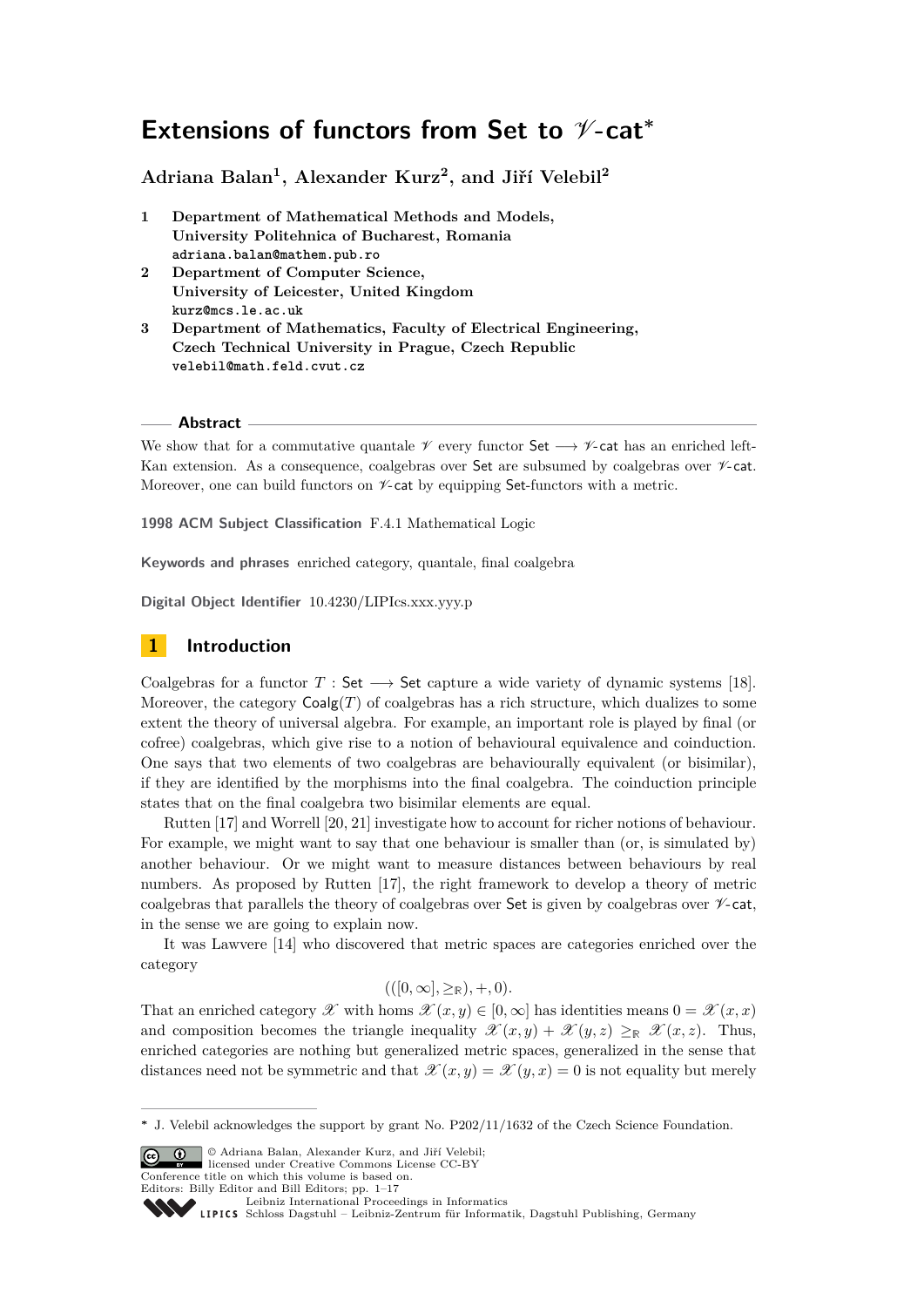an equivalence relation. This interpretation of enriched categories is meaningful not only for  $\mathcal{V} = ((0,\infty),\geq_R), +, 0)$ , but for any *commutative quantale*  $\mathcal{V}$ . A category enriched over  $\mathscr V$  is then called a  $\mathscr V$ -category.

For a detailed discussion of examples showing the relevance of this approach to the denotational semantics of programmming languages we refer to Worrell [\[21,](#page-16-3) Chapter 4].

In this paper, we contribute a theorem about the category  $\not\sim$ -cat of categories enriched over a commutative quantale  $\mathscr V$ . The theorem states that any functor  $H : \mathsf{Set} \longrightarrow \mathscr V$ -cat has an enriched left Kan extension along the 'discrete' functor  $D^{\mathscr{V}}$  : Set  $\longrightarrow$  V-cat. Moreover, the proof of the theorem shows how to compute the Kan extension  $H^{\sharp}$  on a  $\mathscr{V}$ -category X by applying *H* to the 'V-nerve' of X and then taking an appropriate colimit in V-cat. For example, the extension of  $D^{\mathscr{V}}P$  : Set  $\longrightarrow$   $\mathscr{V}$ -cat, where  $P$  : Set  $\longrightarrow$  Set is the powerset functor, yields the familiar Pompeiu-Hausdorff metric, if the quantale is assumed to be constructively completely distributive.

Apart from allowing us to construct functors on  $\mathscr{V}\text{-cat}$ , the theorem also allows us to establish that for any commutative quantale  $\mathscr V$  (satisfying some mild properties) the setting of coalgebras enriched over  $\nu$ -cat is indeed richer than the setting of Set-coalgebras in the following sense. For any functor  $T : \mathsf{Set} \longrightarrow \mathsf{Set}$  we can define its  $\mathscr{V}\text{-cat-ification } T_{\mathscr{V}}$  to be the left Kan extension of  $D^{\mathscr{V}}T$  along  $D^{\mathscr{V}}$ . Then there is a functor  $\widetilde{D}^{\mathscr{V}}$  : Coalg(*T*)  $\longrightarrow$  Coalg(*T<sub>V</sub>*) which is *right* adjoint and therefore preserves behaviours. In other words, in the world of  $\mathscr V$ -categories all functors  $T : \mathsf{Set} \longrightarrow \mathsf{Set}$  are still available via their  $\mathscr V$ -cat-ifications. On the other hand, it happens often for an endofunctor  $T$  on Set to carry an interesting  $\mathscr V$ -metric, which in turn determines a lifting  $\overline{T}$  of  $T$  to  $\not\sim$ -cat. In such case the discrete  $\not\sim$ -cat-functor has as *ordinary* right adjoint the forgetful functor  $\tilde{V}^{\mathscr{V}}$  : Coalg( $\overline{T}$ )  $\longrightarrow$  Coalg( $T$ ), which consequently preserves behaviors.

# **2 Preliminaries**

In this section we gather all the necessary technicalities and notation from category theory enriched in a complete and cocomplete symmetric monoidal category that we shall use later. For the standard notions of enriched categories, enriched functors and enriched natural transformations we refer to Kelly's book [\[12\]](#page-16-6).

We shall mainly use two prominent enrichments: that in a quantale  $\mathscr V$  and that in the category  $\nu$ -cat of *small*  $\nu$ -categories and  $\nu$ -functors for a quantale  $\nu$ . We spell out in more details how the relevant notions look like, and carefully write all the enrichment-prefixes. In particular, the underlying category of an enriched category will be denoted by the same symbol, followed by the subscript "*o*" as usual.

## **2.1 Categories and functors enriched in a quantale**

Suppose  $\mathscr{V} = (\mathscr{V}_o, \otimes, e, [-,-])$  is a *quantale*. More in detail:  $\mathscr{V}_o$  is a complete lattice, equipped with the commutative and associative monotone binary operation  $\otimes$ , called the *tensor*. We require the element *e* to be a *unit* of tensor. Furthermore, we require every monotone map  $-\otimes r : \mathscr{V}_o \longrightarrow \mathscr{V}_o$  to have a right adjoint  $[r, -] : \mathscr{V}_o \longrightarrow \mathscr{V}_o$ . We call  $[-, -]$ the *internal hom* of  $\mathcal{V}_o$ .

Quantales are the "simplest" complete and cocomplete symmetric monoidal closed categories. Therefore, one can define  $\mathscr V$ -categories,  $\mathscr V$ -functors, and  $\mathscr V$ -natural transformations. Before we say what these are, let us mention several examples of quantales.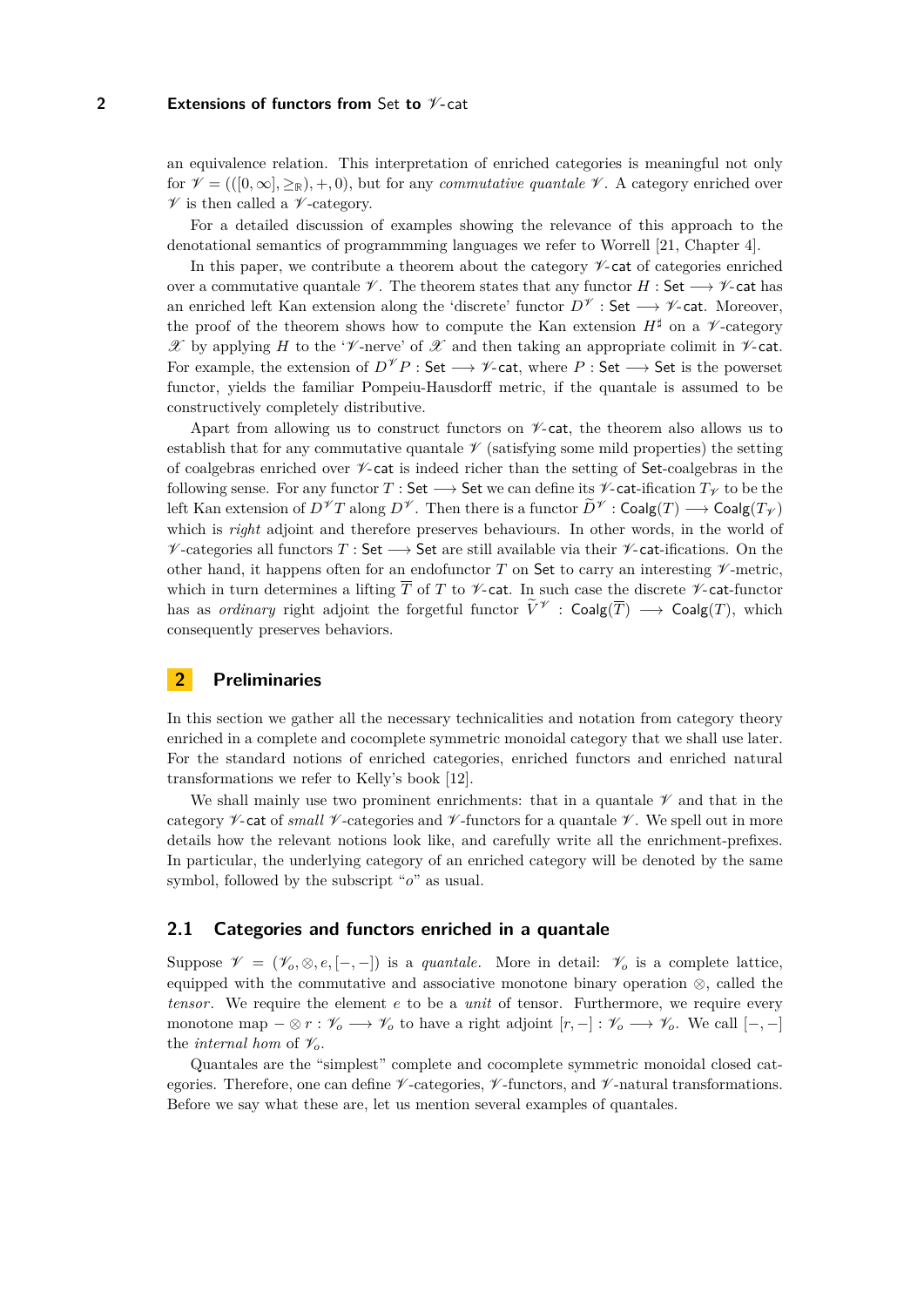#### Examples 2.1.

- **1.** The two-element chain  $2 = \{0, 1\}$  with the usual order, and tensor  $r \otimes s = r \wedge s$ .
- <span id="page-2-1"></span>**2.** The real half line  $([0, \infty], \geq_R)$ , with (extended) addition as tensor product.
- <span id="page-2-2"></span>**3.** The unit interval  $([0,1], \geq_R)$  with tensor product  $r \otimes s = \max(r, s)$ .
- <span id="page-2-3"></span>**4.** The poset of all monotone functions  $f : [0, \infty] \longrightarrow [0, 1]$  such that the equality  $f(x) =$  $\bigvee_{y\leq x} f(y)$  holds, with the pointwise order. It becomes a quantale with the tensor product

$$
f \otimes g(z) = \bigvee_{x+y \leq z} f(x) \cdot g(y)
$$

having as unit the function mapping all nonzero elements to 1, and 0 to itself [\[10\]](#page-16-7).

<span id="page-2-4"></span>**5.** The three-element chain  $3 = \{0, 1, 2\}$  with usual order, and the (unique!) commutative tensor product with unit 1, which necessarily satisfies  $2 \otimes 2 = 2$  (which can be seen by tensoring both sides of  $1 \leq 2$  with 2).

A (*small*)  $\nu$ -*category*  $\mathscr X$  consists of a (small) set of objects, together with an object  $\mathscr X(x',x)$ in  $\mathcal{V}_o$  for each pair  $x'$ ,  $x$  of objects, subject to the following axioms

$$
e \leq \mathscr{X}(x,x), \quad \mathscr{X}(x',x) \otimes \mathscr{X}(x'',x') \leq \mathscr{X}(x'',x)
$$

for all objects  $x''$ ,  $x'$  and  $x$  in  $\mathscr X$ . A  $\mathscr V$ -category  $\mathscr X$  is called *discrete* if  $\mathscr X(x',x) = e$  for  $x' = x$ , and  $\perp$  otherwise.

A  $\mathscr V$ -functor  $f : \mathscr X \longrightarrow \mathscr Y$  is given by the object-assignment  $x \mapsto fx$ , such that

 $\mathscr{X}(x',x) \leq \mathscr{Y}(fx',fx)$ 

holds for all  $x'$ ,  $x$ .

A  $\mathcal V$ -natural transformation  $f \longrightarrow g$  is given whenever

$$
e \leq \mathscr{Y}(fx,gx)
$$

holds for all x. Thus, there is at most one  $\mathscr V$ -natural transformation between f and g.

**Example 2.2.** The two-element chain 2 is a quantale. A small 2-category<sup>[1](#page-2-0)</sup>  $\mathscr X$  is precisely a *preorder*, where  $x' \leq x$  iff  $\mathscr{X}(x',x) = 1$ , while a 2-functor  $f : \mathscr{X} \longrightarrow \mathscr{Y}$  is a monotone map. A 2-natural transformation  $f \to g$  expresses that  $fx \leq gx$  holds for every *x*. Thus **2**-cat is the category Preord of preorders and monotone maps.

A good intution is that  $\mathscr V$ -categories are (rather general) metric spaces and  $\mathscr V$ -functors are nonexpanding maps. This intuition goes back to Lawvere [\[14\]](#page-16-4). We show next some examples that explain this intuition. For more details, see also [\[16\]](#page-16-8).

## <span id="page-2-5"></span>Examples 2.3.

**1.** Let  $\mathscr V$  be the real half line  $([0, \infty], \geq_R, +, 0)$  as in [Example 2.1.2.](#page-2-1) It is easy to see that a small  $\mathscr V$ -category can be identified with a set *X* and a mapping  $d_X : X \times X \longrightarrow [0, \infty]$ such that  $\langle X, d_X \rangle$  is a *generalized metric space*. The slight generalization of the usual notion lies in the fact that the distance function *d* is not necessarily symmetric and  $d_X(x', x) = 0$  does not necessarily entail  $x' = x$ .

A  $\mathcal V$ -functor  $f : (X, d_X) \longrightarrow (Y, d_Y)$  is then a exactly a *nonexpanding mapping*, i.e., one satisfying the inequality  $d_Y(fx', fx) \le d_X(x', x)$  for every  $x, x' \in X$ .

The existence of a  $\mathscr V$ -natural transformation  $f \longrightarrow g$  means that  $\bigvee_x d_Y(fx, gx) = 0$ , i.e., the distance  $d_Y(fx, gx)$  is 0, for every  $x \in X$ .

**2.** For the unit interval  $\mathcal{V} = ([0,1], \geq_R, \text{max}, 0)$  from [Example 2.1.3,](#page-2-2) a  $\mathcal{V}$ -category is a *generalized ultrametric space*  $\langle X, d_X : X \times X \longrightarrow [0,1] \rangle$  [\[16,](#page-16-8) [20\]](#page-16-2). Again, the slight generalization of the usual notion lies in the fact that the distance function *d* is not necessarily

<span id="page-2-0"></span> $1$  To not be confounded with the notion of a 2-category, that is, a Cat-enriched category.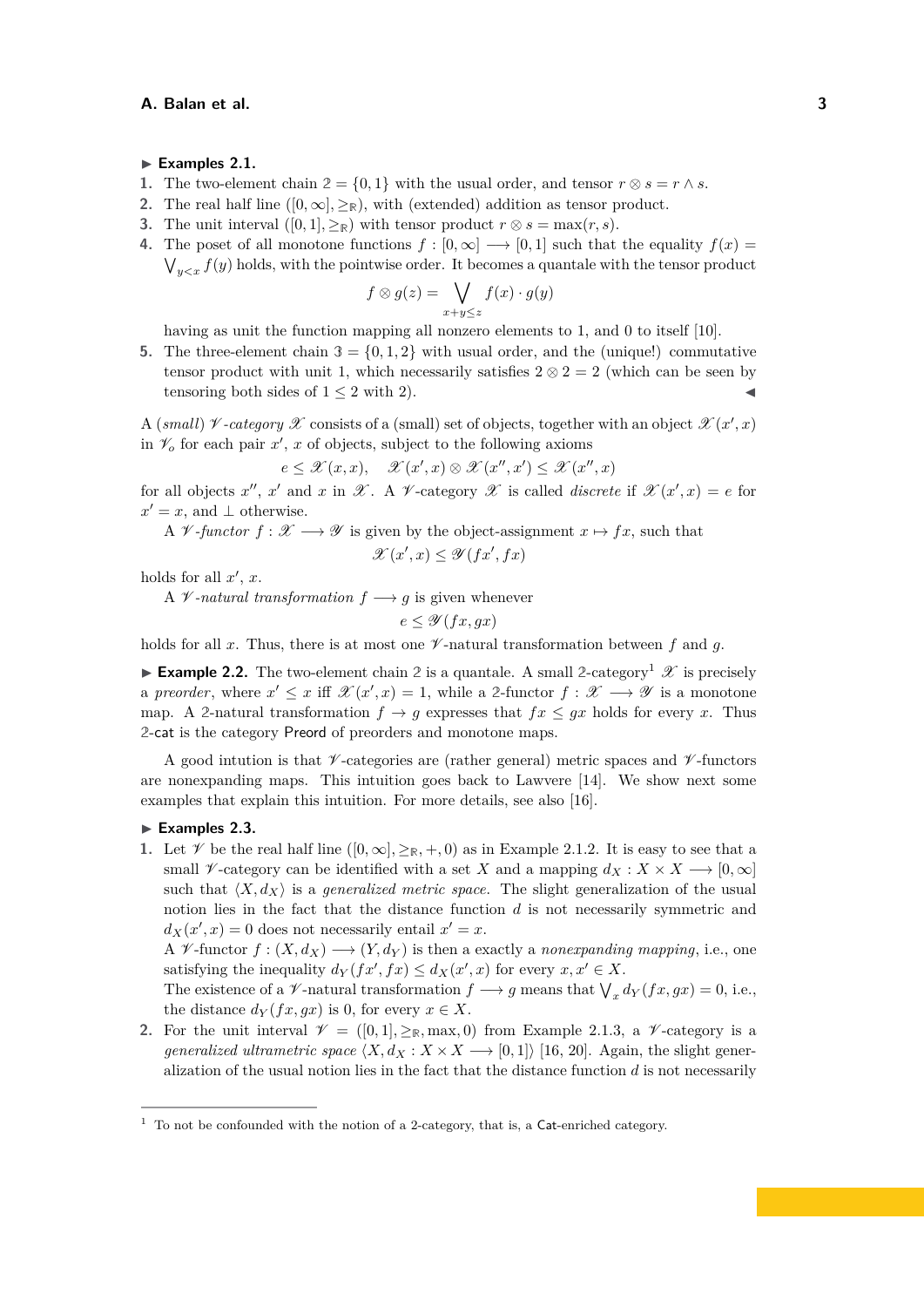symmetric and  $d_X(x', x) = 0$  does not necessarily entail  $x = x'$ . Similarly, *V*-functors are precisely the nonexpanding maps, and the existence of a  $\nu$ -natural transformation  $f \rightarrow g : \langle X, d_X \rangle \rightarrow \langle Y, d_Y \rangle$  means, again, that  $\bigvee_x d_Y(fx, gx) = 0$ , i.e., the distance  $d_Y(fx, gx)$  is 0, for every  $x \in X$ .

- **3.** Using the quantale  $\mathcal V$  from [Example 2.1.4](#page-2-3) leads to *probabilistic metric spaces*: for a  $\nu$ -category  $\mathscr X$ , and for every pair *x*, *x'* of objects of  $\mathscr X$ , the hom-object is a function  $\mathscr{X}(x',x): [0,\infty] \longrightarrow [0,1]$  with the intuitive meaning  $\mathscr{X}(x',x)(r) = s$  holds iff *s* is the probability that the distance from  $x'$  to  $x$  is smaller than  $r$ . See [\[6,](#page-16-9) [10\]](#page-16-7).
- **4.** Finally, for the three-element quantale from [Example 2.1.5,](#page-2-4)  $\mathcal{V}$ -enriched categories arose in the model of concurrency proposed by Gaifman and Pratt [\[8\]](#page-16-10) under the name of *prossets.* Explicitly, the objects of a  $\mathcal V$ -category can be seen as events subject to a schedule, endowed with a preorder  $\leq$  and a binary relation  $\prec$ , where  $x \leq y$  iff  $\mathscr{X}(x, y) \geq 1$ (with the interpretation that "*y* cannot begin before *x* begins, and cannot complete before *x* completes"), and  $x \prec y$  iff  $\mathscr{X}(x, y) = 2$  (which is intended to mean "*y* cannot begin until *x* has completed").

## <span id="page-3-0"></span>**2.2 Categories, functors and natural transformations, enriched in** V**-**cat

Suppose that  $\mathcal{V} = (\mathcal{V}_o, \otimes, e, [-, -])$  is a quantale. We denote by  $\mathcal{V}\text{-}\mathsf{cat}_o$  the *ordinary* category of all small  $\nu$ -categories and all  $\nu$ -functors between them.

We recall (see for example [\[21\]](#page-16-3)) that the ordinary category  $\mathscr{V}\text{-}\mathsf{cat}_o$  has a monoidal closed structure. The *tensor product*  $\mathscr{X} \otimes \mathscr{Y}$  is inherited from  $\mathscr{V}$ . Namely,  $\mathscr{X} \otimes \mathscr{Y}$  has as objects the corresponding pairs of objects and we put

$$
(\mathscr{X} \otimes \mathscr{Y})((x',y'),(x,y)) = \mathscr{X}(x',x) \otimes \mathscr{Y}(y',y)
$$

The *unit* for the tensor product is the  $\mathcal{V}$ -category 1, with one object 0 and  $\mathcal{V}$ -hom  $\mathbb{1}(0,0) = e$ .

The  $\mathscr V$ -functor  $-\otimes \mathscr Y : \mathscr V$ -cat<sub>o</sub>  $\longrightarrow \mathscr V$ -cat<sub>o</sub> has a right adjoint  $[\mathscr Y, -]$ . Explicitly,  $[\mathscr Y, \mathscr Z]$ is the following  $\nu$ -category:

- **1.** Objects of  $[\mathscr{Y}, \mathscr{Z}]$  are  $\mathscr{Y}$ -functors from  $\mathscr{Y}$  to  $\mathscr{Z}$ .
- **2.** The "distance"  $[\mathscr{Y}, \mathscr{Z}](f, g)$  is  $\bigwedge_{y} \mathscr{Z}(fy, gy)$ .

It follows from [\[13\]](#page-16-11) that the symmetric monoidal closed category ( $\mathscr{V}$ -cat<sub>*o*</sub>, ⊗, 1, [−, −]) is complete and cocomplete, with generator consisting of  $\mathcal V$ -categories of the form  $2_r$ ,  $r \in \mathcal V_o$ . Here, every  $2_r$  has two objects 0 and 1, with  $\nu$ -homs

<span id="page-3-1"></span>
$$
2_r(0,0) = 2_r(1,1) = e, \ 2_r(0,1) = r, \ 2_r(1,0) = \bot \tag{1}
$$

Thus we can define  $\not\!\!\!\!\!\!/$ -cat-enriched categories,  $\not\!\!\!\!\!/$ -cat-functors and  $\not\!\!\!\!\!/$ -cat-natural transformations.

A (*small*)  $\nu$ -cat-*category*  $\mathbb X$  consists of a (small) set of objects *X*, *Y*, *Z*, ..., a small  $\mathscr V$ -category  $\mathbb X(X, Y)$  for every pair *X*, *Y* of objects, and  $\mathscr V$ -functors

$$
u_X: \mathbb{1} \longrightarrow \mathbb{X}(X, X), \quad c_{X, Y, Z}: \mathbb{X}(Y, Z) \otimes \mathbb{X}(X, Y) \longrightarrow \mathbb{X}(X, Z)
$$

that represent the identity and composition and satisfy the usual axioms [\[12\]](#page-16-6):

$$
\mathbb{X}(Z,W) \otimes \mathbb{X}(Y,Z) \otimes \mathbb{X}(X,Y) \xrightarrow{\iota_{\infty,X,Y,Z}} \mathbb{X}(Z,W) \otimes \mathbb{X}(X,Z)
$$
\n
$$
\downarrow_{\infty,Z,W} \qquad \qquad \downarrow_{\infty,Z,W} \qquad \qquad \downarrow_{\infty,Z,W} \qquad \qquad \downarrow_{\infty,Z,W} \qquad \mathbb{X}(Y,W) \otimes \mathbb{X}(X,Y) \xrightarrow{\iota_{\infty,X,W}} \mathbb{X}(X,W)
$$
\n
$$
\mathbb{1} \otimes \mathbb{X}(X,Y) \xrightarrow{\iota_{\infty,Y} \mathbb{X}(X,Y)} \mathbb{X}(X,Y) \xrightarrow{\iota_{\infty,X,Y} \mathbb{X}(X,Y)} \mathbb{X}(X,Y) \xrightarrow{\iota_{\infty,X,Y} \mathbb{X}(X,Y)} \mathbb{X}(X,Y) \xrightarrow{\iota_{\infty,X,Y} \mathbb{X}(X,Y)} \mathbb{X}(X,Y)
$$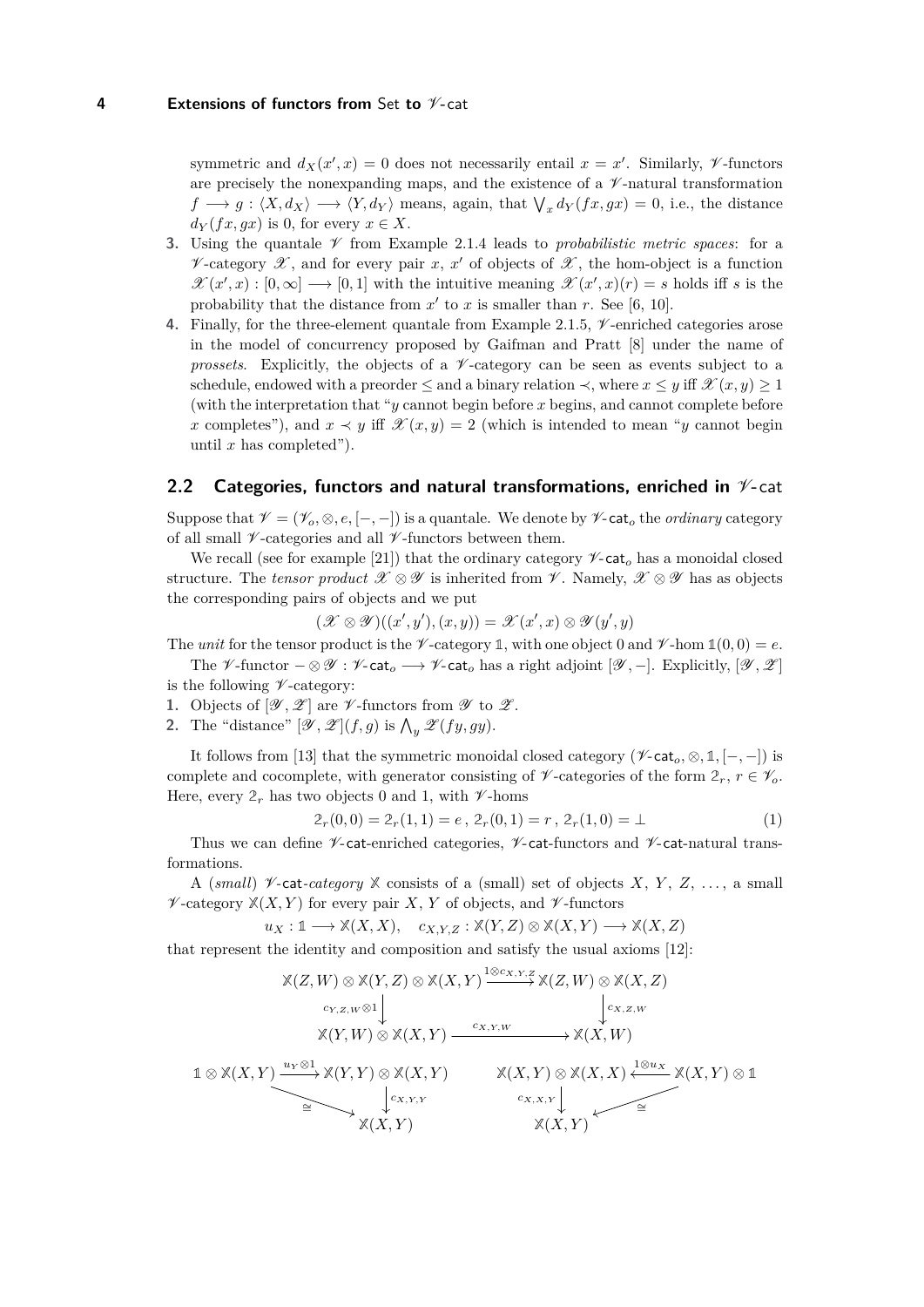Objects of  $\mathbb{X}(X, Y)$  will be sometimes denoted by  $f : X \longrightarrow Y$  and their "distance" by  $\mathbb{X}(X,Y)(f,g)$  in  $\mathcal{V}$ . The action of  $c_{X,Y,Z}$  at objects  $(f',f)$  in  $\mathbb{X}(Y,Z) \otimes \mathbb{X}(X,Y)$  is denoted simply by  $f' \cdot f$ , and for their distances the inequality below (expressing that  $c_{X,Y,Z}$  is a  $\nu$ -functor) holds:

$$
(\mathbb{X}(Y,Z) \otimes \mathbb{X}(X,Y))((f',g'),(f,g)) \leq \mathbb{X}(X,Z)(f' \cdot f,g' \cdot g)
$$

A  $\mathscr V$ -cat-functor  $F : \mathbb X \longrightarrow \mathbb Y$  is given by:

- **1.** The assignment  $X \mapsto FX$  on objects.
- **2.** For each pair of objects *X, X'* in  $\mathbb{X}$ , a  $\mathscr{V}$ -functor  $F_{X',X} : \mathbb{X}(X',X) \longrightarrow \mathbb{Y}(FX',FX)$ , whose action on objects  $f : X' \longrightarrow X$  is denoted by  $Ff : FX' \longrightarrow FX$ . For the distances we have the inequality

$$
\mathbb{X}(X', X)(f', f) \leq \mathbb{Y}(FX', FX)(Ff', Ff)
$$

Of course, the diagrams of  $\mathscr V$ -functors below, expressing the preservation of unit and composition, should commute:

$$
\mathbb{X}(X, X) \xrightarrow{F_{X, X}} \mathbb{Y}(FX, FX) \qquad \mathbb{X}(Y, Z) \otimes \mathbb{X}(X, Y) \xrightarrow{F_{Y, Z} \otimes F_{X, Y}} \mathbb{Y}(FY, FZ) \otimes \mathbb{Y}(FX, FY)
$$
\n
$$
\downarrow_{\text{cX}, \text{Y}, \text{Z}} \downarrow_{\text{cX}, \text{Y}, \text{Z}} \downarrow_{\text{cX}, \text{Y}, \text{Z}}
$$
\n
$$
\mathbb{X}(X, Z) \xrightarrow{F_{X, Z}} \mathbb{Y}(FX, FZ)
$$

Given  $F, G : \mathbb{X} \longrightarrow \mathbb{Y}$ , a V-cat-natural transformation  $\tau : F \longrightarrow G$  is given by a collection of  $\mathscr V$ -cat-functors  $\tau_X : \mathbb{1} \longrightarrow \mathbb{Y}(FX, GX)$ , such that the diagram

$$
\mathbb{X}(X', X) \xrightarrow{\cong} \mathbb{I} \otimes \mathbb{X}(X', X) \xrightarrow{\tau_X \otimes F_{X', X}} \mathbb{Y}(FX, GX) \otimes \mathbb{Y}(FX', FX)
$$
  
\n
$$
\cong \bigotimes_{\mathbb{X}(X', X)} \mathbb{X}(X', X) \otimes \mathbb{1}_{G_{X', X} \otimes \tau_{X'}} \mathbb{Y}(FX', GX) \otimes \mathbb{Y}(FX', GX')
$$
  
\n
$$
\mathbb{Y}(FX',GX)
$$

of  $\mathscr V$ -functors commutes. We shall abuse the notation and denote by  $\tau_X : FX \longrightarrow GX$  the image in  $\mathbb{Y}(FX, GX)$  of 0 in 1 under  $\tau_X : \mathbb{1} \longrightarrow \mathbb{Y}(FX, GX)$ . The above diagram (when read at the object-assignments of the ambient  $\mathscr V$ -functors) then translates as the equality

$$
Gf\cdot \tau_{X'}=\tau_X\cdot Ff
$$

of objects of the  $\mathscr V$ -category  $\mathbb Y(FX',GX)$ , for every object  $f: X' \longrightarrow X$ . On hom-objects, the above diagram says nothing<sup>[2](#page-4-0)</sup> (recall that  $\mathcal{V}_o$  is a poset, hence there are no parallel pairs of morphisms in  $\mathscr{V}_o$ ).

Since  $\not\!\!\!/\,\,$  -categories are "generalized metric spaces" (as seen in Examples [2.3\)](#page-2-5),  $\not\!\!\!/\,\,$  -catcategories are "locally" metric spaces and  $\nu$ -cat-functors are "locally" nonexpanding.

The last bit of notation standard from enriched category theory concerns colimits. We introduce it for  $\nu$ -cat-categories.

I **Definition 2.4.** A *colimit* of a diagram *D* : **D** −→ **X** weighted by a V-cat-functor *ϕ* : **D** *op* −→ V-cat consists of an object *ϕ* ∗ *D* of **X**, together with an isomorphism

$$
\mathbb{X}(\varphi*D,X)\cong[\mathbb{D}^{op},\mathscr{V}\text{-}\mathsf{cat}](\varphi,\mathbb{X}(D-,X))
$$

which is  $\nu$ -cat-natural in X.

In case  $\mathbb D$  is the one-object *V*-cat-category, we can identify the *V*-cat-functor *D* with an object *P* of  $X$  and  $\varphi$  with a  $\mathscr V$ -category  $\mathscr C$ . We write then  $\mathscr C \bullet P$  instead of  $\varphi * D$ .

<span id="page-4-0"></span><sup>&</sup>lt;sup>2</sup> This is well-known for Preord-natural transformations: one only needs to verify ordinary naturality.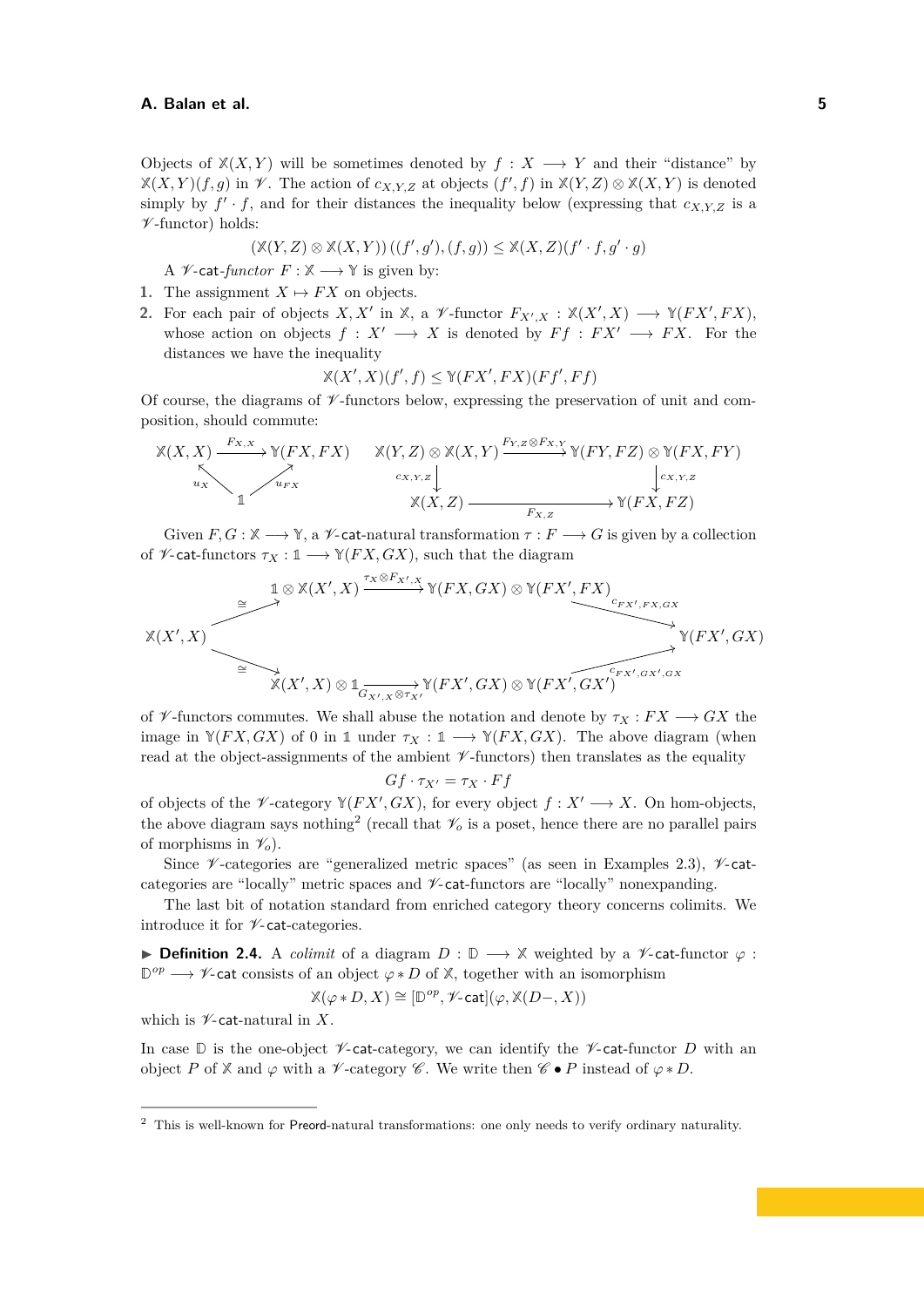<span id="page-5-0"></span>**Example 2.5.** Let Set denote in the sequel the free  $\mathscr{V}$ -cat-category on the ordinary category of sets and functions  $\mathsf{Set}_o$ . This means that  $\mathsf{Set}(X',X) = \mathsf{Set}_o(X',X) \bullet \mathbb{1}$ , hence the homs of Set are copowers of the one-element "metric" space, indexed by set-theoretical maps from  $X'$  to *X* (that is,  $Set(X', X)$  is a discrete  $\mathscr V$ -category). Observe that ordinary functors Set<sub>o</sub> → Set<sub>o</sub> automatically induce *V*-cat-enriched functors Set → Set, and similarly for natural transformations between such ordinary functors.

## **3 Extensions from** Set to  $\mathcal{V}$ -cat

From now on, we fix a quantale  $\mathcal V$ . We consider  $\mathcal V$ -cat enriched over itself as usual, using its internal hom described in Section [2.2,](#page-3-0) and Set as free  $\mathscr{V}\text{-cat-category}$  (Example [2.5\)](#page-5-0). Denote by  $D^{\mathscr{V}}$  : Set  $\longrightarrow$   $\mathscr{V}$ -cat the corresponding  $\mathscr{V}$ -cat-enriched embedding. Explicitly,  $D^{\mathscr{V}}$  maps a set *X* to the discrete  $\mathscr{V}$ -category having *X* as set of objects.

Notice that there is an *ordinary* adjunction  $D_o^{\mathscr{V}} \dashv V^{\mathscr{V}}: \mathscr{V}\text{-}\mathsf{cat}_o \longrightarrow \mathsf{Set}_o$  where the (ordinary) functor  $V^{\mathscr{V}}$  maps a  $\mathscr{V}\text{-category } \mathscr{X}$  to its set of objects of  $\mathscr{X}.$ 

**Definition 3.1.** Let  $T : Set \longrightarrow Set, \overline{T} : \mathscr{V}$ -cat  $\longrightarrow \mathscr{V}$ -cat be  $\mathscr{V}$ -cat-functors.

 $\blacksquare$  We say that a *V*-cat-natural isomorphism



of  $\not\!\!\!\!\!/\,$  cat-functors exhibits  $\overline{T}$  as an *extension* of  $T$ . If additionally the above isomorphism *α* is the unit of a left Kan extension, i.e., if  $\overline{T} = \text{Lan}_{D} \gamma(D^{\mathscr{V}} T)$  holds, then we say that *α* exhibits  $\overline{T}$  as the *V*-cat-*ification* of *T*, and we shall denote it by  $T_V$ .

We say that a natural isomorphism



of ordinary functors exhibits  $\overline{T}$  as a *lifting* of  $T$ .

## ► Examples 3.2.

1. The identity *V*-cat-functor Id : *V*-cat → *V*-cat is *always* an extension and a lifting of the identity ( $\nu$ -cat-)functor on Set.

In case the quantale has an element *r* satisfying  $e \leq r$  and  $r \otimes r \leq r$  (consequently,  $r \otimes r =$ *r*), then the identity on Set has another lifting, namely  $\mathsf{Id}_r : \mathscr{V}\text{-cat} \longrightarrow \mathscr{V}\text{-cat}$ , mapping a *V*-category *X* to the *V*-category with same objects, and *V*-homs  $(\mathsf{Id}_r \mathscr{X})(x',x) =$  $\mathscr{X}(x',x) \otimes r$  "shrinked" by *r*, and acting as identity on  $\mathscr{V}$ -functors.

<span id="page-5-1"></span>**2.** Extensions and liftings need not be unique. We have seen above an example for liftings, now we give one for extensions. Suppose  $\mathcal{V} = 2$  (thus  $\mathcal{V}$ -cat is Preord). We shall then denote simply by *D* : Set  $\rightarrow$  Preord the discrete functor, omitting the superscript 2. It has as (2-enriched!) left adjoint the functor  $C$  : Preord  $\longrightarrow$  Set assigning to any preorder *X* the set of its connected components. The composite  $\pi = DC$  : Preord  $\longrightarrow$  Preord is an extension of  $\mathsf{Id}$  : Set  $\longrightarrow$  Set. The latter follows from the fact that  $\pi D \cong DCD \cong D$  holds by virtue of the counit of  $C \dagger D$ . Hence both Id and  $\pi$  are extensions of Id : Set  $\longrightarrow$  Set. We shall later show (Examples [3.7\)](#page-10-0) that  $Id : \mathcal{V}$ -cat  $\longrightarrow \mathcal{V}$ -cat is, in fact, a  $\mathcal{V}$ -cat-ification of the identity functor on Set, for an *arbitrary* quantale  $\mathcal V$ .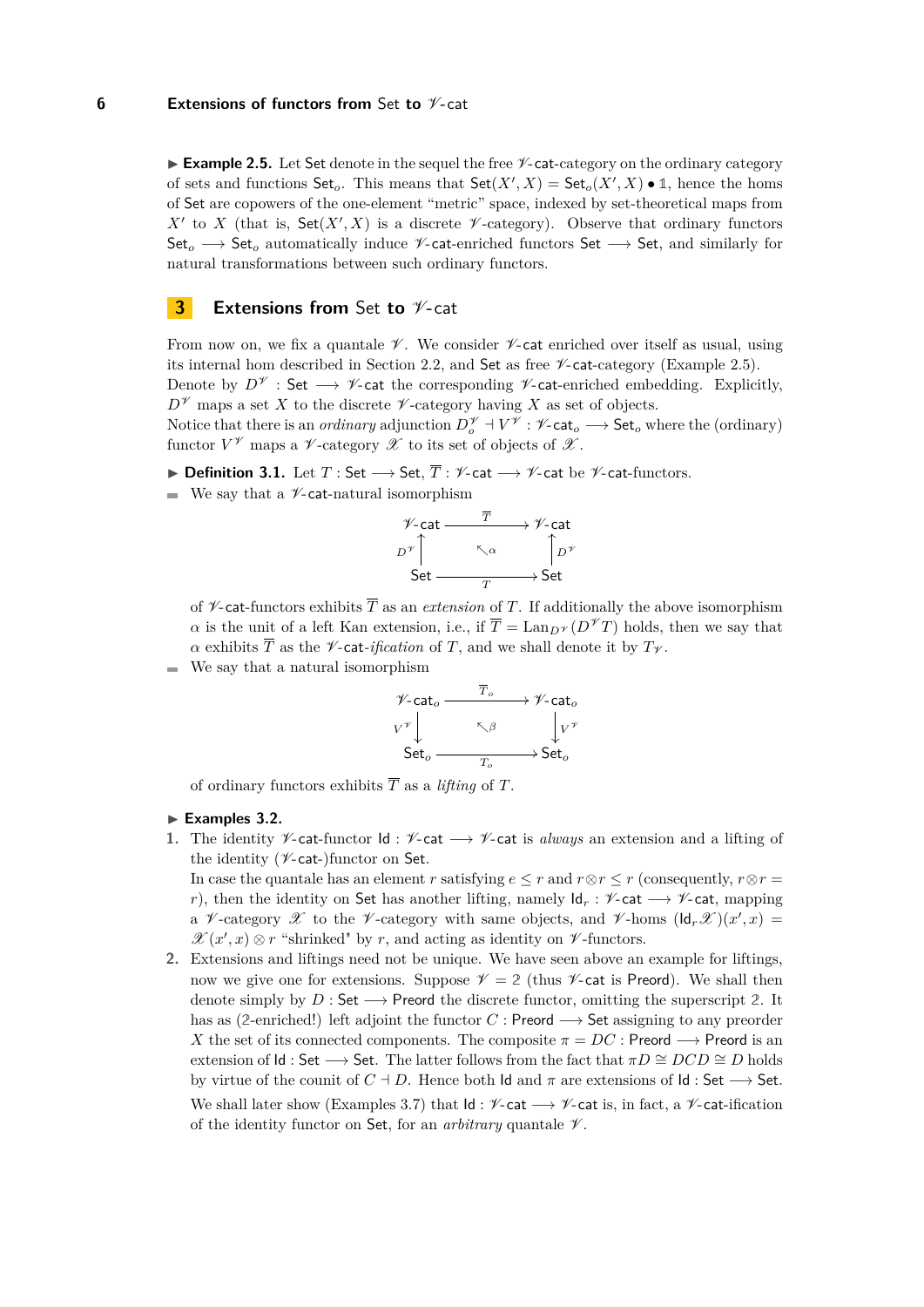**3.** A  $\mathcal V$ -cat-ification  $T_V$  exists for every *accessible* functor  $T :$  Set  $\longrightarrow$  Set for rather trivial reasons. More in detail, if *T* is  $\lambda$ -accessible for a regular cardinal, then  $T = \text{Lan}_{J_\lambda}(T J_\lambda)$ , where  $J_{\lambda}$ : Set<sub> $\lambda$ </sub>  $\rightarrow$  Set is the inclusion of the full subcategory Set<sub> $\lambda$ </sub> spanned by  $\lambda$ -small sets. Consequently,

$$
T_{\mathscr{V}} = \text{Lan}_{D^{\mathscr{V}}J_{\lambda}}(D^{\mathscr{V}}TJ_{\lambda})
$$

exhibits  $T_V$  as Lan<sub>*D*</sub> $\mathcal{V}(D^{\mathcal{V}}T)$  by [\[12,](#page-16-6) Theorem 4.47]. In particular, the  $\mathcal{V}$ -cat-ification  $(T_{\Sigma})_{\mathscr{V}}$  exists for every polynomial functor

$$
T_\Sigma X = \coprod_n \mathsf{Set}(n,X) \bullet \Sigma n
$$

where  $\Sigma : |Set_{\lambda}| \longrightarrow Set$  is a  $\lambda$ -ary signature. We shall give an explicit formula for the  $\mathscr{V}\text{-}\mathsf{cat}\text{-}\mathrm{ification}\ (T_{\Sigma})_{\mathscr{V}}\ \mathrm{later}.$ 

We plan to show that for each endofunctor  $T$  on Set, its  $\nu$ -cat-ification exists. We shall obtain this from the more general result below, which also will provide examples of liftings.

<span id="page-6-0"></span>I **Theorem 3.3.** *Every functor H* : Set −→ V*-*cat *has a* V*-*cat*-enriched left Kan extension*  $H^\sharp : \mathscr{V}\text{-}\mathsf{cat} \longrightarrow \mathscr{V}\text{-}\mathsf{cat} \textit{ along } D^\mathscr{V} : \mathsf{Set} \longrightarrow \mathscr{V}\text{-}\mathsf{cat}.$ 

**Proof.** We first introduce a  $\mathcal{V}$ -cat-functor  $N : \mathbb{N}^{op} \longrightarrow \mathcal{V}$ -cat. Its domain  $\mathbb{N}$  is the *free*  $\mathscr{V}\text{-cat-category built upon the following ordinary category N: the objects are all r in  $\mathscr{V}_o$ ,$ together with an extra symbol  $\Omega$ , with arrows  $\delta_0^r : r \longrightarrow \Omega$  and  $\delta_1^r : r \longrightarrow \Omega$ , for all *r* in  $\mathcal{V}_o$ .

We define N to be the  $\mathscr V$ -cat-functor sending  $\Omega$  to 1, and r to  $2_r$ . Recall that 1 is the unit one-object  $\nu$ -category with  $\mathbb{1}(0,0) = e$ , and  $\mathbb{2}_r$  is the  $\nu$ -category on two objects 0 and 1, with the only non-trivial "distance"  $2r(0,1) = r$ , as introduced in Equation [\(1\)](#page-3-1). The action of *N* on arrows is defined as follows:  $N\delta_0^r : \mathbb{1} \longrightarrow \mathbb{2}_r$  sends 0 to 0, while  $N\delta_1^r : \mathbb{1} \longrightarrow \mathbb{2}_r$ sends 0 to 1.

Then, for every  $\mathscr V$ -category  $\mathscr X$ , we consider the following  $\mathscr V$ -cat-functor  $D_{\mathscr X} : \mathbb N \longrightarrow$  Set. Since N is a free *V*-cat-category, it suffices to define an ordinary functor N → Set<sub>o</sub>. We put  $D_{\mathcal{X}}\Omega$  to be the set of objects of  $\mathcal{X}$ . Every *r* is sent to the set  $D_{\mathcal{X}}r$  of pairs  $(x',x)$  of objects such that  $r \leq \mathcal{X}(x',x)$  holds. The mapping  $D_{\mathcal{X}} \delta_0^r$  sends  $(x',x)$  to  $x'$  and  $D_{\mathcal{X}} \delta_1^r$ sends  $(x', x)$  to  $x$ .

We prove the following facts:

- **1.** The colimit  $N * (D^{\mathcal{V}} D_{\mathcal{X}})$  in  $\mathcal{V}$ -cat is isomorphic to  $\mathcal{X}$ .
- **2.** If we define  $H^{\sharp}\mathscr{X}$  as the colimit  $N*(HD_{\mathscr{X}})$ , then the assignment  $\mathscr{X} \mapsto H^{\sharp}\mathscr{X}$  can be extended to a  $\mathscr V$ -cat-functor that is a left Kan extension of *H* along  $D^{\mathscr V}$ .

Let us proceed:

**1.** The colimit  $N * (D^{\mathcal{V}} D_{\mathcal{X}})$  exists in  $\mathcal{V}$ -cat, since the  $\mathcal{V}$ -cat-category N is small. To ease the notation, we put  $D^{\mathscr{V}}D_{\mathscr{X}}\Omega = \mathscr{X}_{\Omega}, D^{\mathscr{V}}D_{\mathscr{X}}r = \mathscr{X}_{r}, D^{\mathscr{V}}D_{\mathscr{X}}\delta_{0}^{r} = \partial_{0}^{r}$ , and  $DD_{\mathscr{X}}\delta_1^r = \partial_1^r.$ 

Let us analyze the defining isomorphism

 $\mathscr V\text{-}\mathsf{cat}(N*(D^\mathscr V D_\mathscr X),\mathscr Y)\cong [\mathbb N^{op},\mathscr V\text{-}\mathsf{cat}](N,\mathscr V\text{-}\mathsf{cat}(D^\mathscr V D_\mathscr X-\mathscr Y))$ 

of  $\nu$ -categories, natural in  $\nu$ .

The  $\mathscr V$ -category  $[\mathbb N^{op},\mathscr V$ -cat $](N,\mathscr V\text{-cat}(D^\mathscr V D_{\mathscr X}\!-\!\mathscr ,\mathscr Y))$  of  $N$ -weighted "cocones" for  $D^\mathscr V D_{\mathscr X}$ is described as follows:

- **a.** The objects are  $\mathscr{V}\text{-}$ **cat**-natural transformations  $\tau : N \longrightarrow \mathscr{V}\text{-}cat(D^{\mathscr{V}}D_{\mathscr{X}} \mathscr{Y})$ . Each such *τ* consists of *γ*-functors
	- **i.**  $\tau_{\Omega}: N\Omega \longrightarrow \mathscr{V}$ -cat $(\mathscr{X}_{\Omega}, \mathscr{Y})$ . Since  $N\Omega = \mathbb{1}, \tau_{\Omega}$  picks up a  $\mathscr{V}$ -functor  $f_{\Omega}: \mathscr{X}_{\Omega} \longrightarrow$  $\mathscr Y$ . No other restrictions are imposed since  $\mathbb{1}(0,0) = e$ .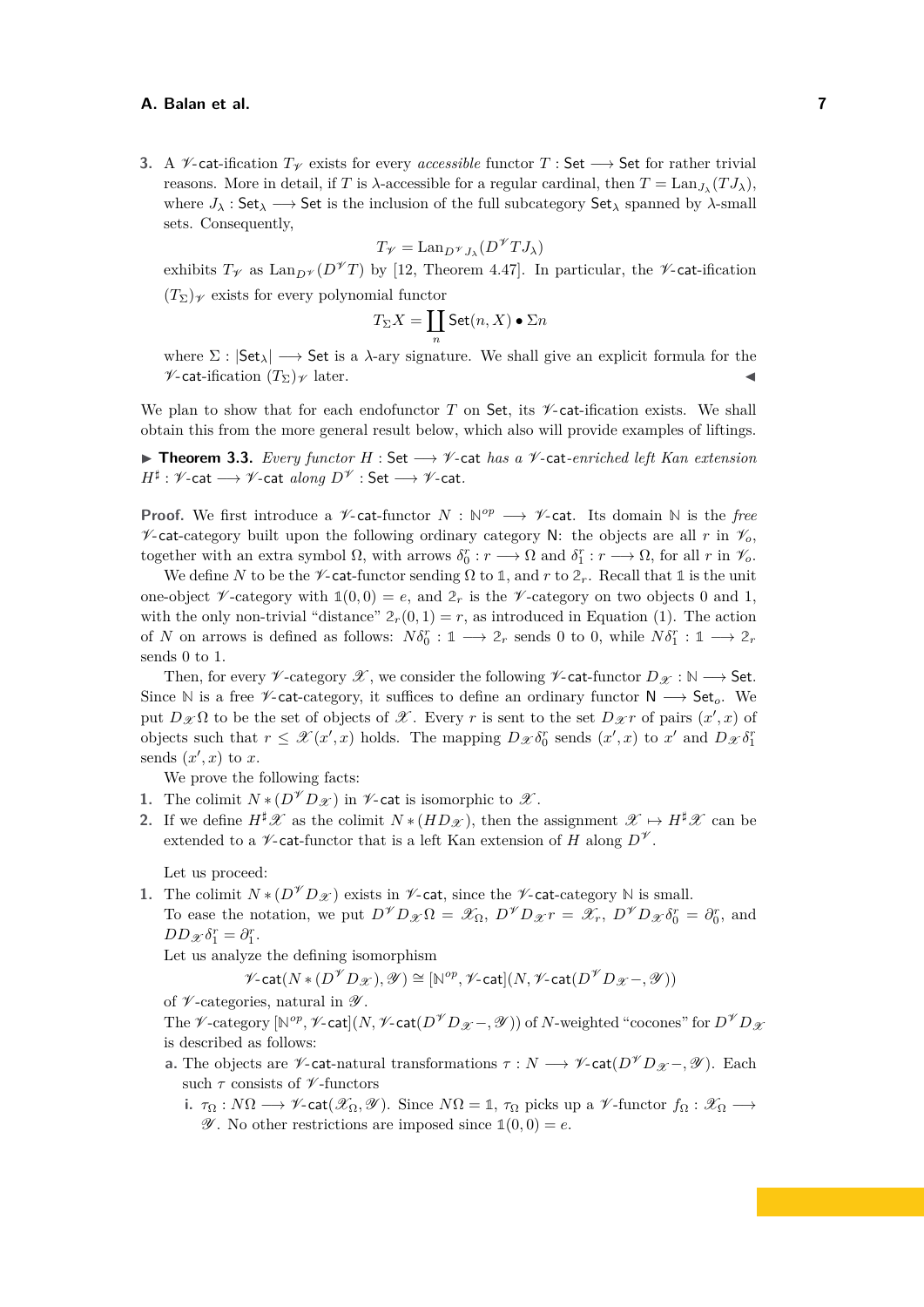#### **8 Extensions of functors from** Set **to** V**-**cat

**ii.**  $\tau_r: Nr\longrightarrow \mathscr{V}$ -cat $(\mathscr{X}_r,\mathscr{Y})$ . This  $\mathscr{V}$ -functor picks up two  $\mathscr{V}$ -functors  $f_0^r:\mathscr{X}_r\longrightarrow \mathscr{Y}$ and  $f_1^r: \mathcal{X}_r \longrightarrow \mathcal{Y}$ . Since  $\mathcal{X}_r$  is discrete, both  $f_0$  and  $f_1$  are defined by their objectassignments only. There is, however, the constraint below, because  $Nr = 2r$ :

$$
r \leq \bigwedge_{r \leq \mathcal{X}(x',x)} \mathcal{Y}(f_0^r(x',x), f_1^r(x',x))
$$

In addition to the above, there are various commutativity conditions since *τ* is natural. Explicitly, for  $\delta_0^r : r \longrightarrow \Omega$ , we have the commutative square

$$
\begin{array}{ccc}\nN\Omega & \xrightarrow{\tau_{\Omega}} & \mathscr{V}\text{-}\mathtt{cat}(\mathscr{X}_{\Omega},\mathscr{Y}) \\
\downarrow^{\mathscr{W}\text{-}\mathtt{cat}(\partial_{0}^{r},\mathscr{Y})} & \downarrow^{\mathscr{V}\text{-}\mathtt{cat}(\partial_{0}^{r},\mathscr{Y})} \\
Nr & \xrightarrow{\tau_{r}} & \mathscr{V}\text{-}\mathtt{cat}(\mathscr{X}_{r},\mathscr{Y})\n\end{array}
$$

that, on the level of objects, is the requirement  $f_{\Omega} \cdot \partial_{0}^{r} = f_{0}^{r}$ . Analogously, the requirement  $f_{\Omega} \cdot \partial_{1}^{r} = f_{1}^{r}$  holds.

We conclude that to give  $\tau$  reduces to a  $\mathscr V$ -functor  $f_{\Omega}: \mathscr K_{\Omega} \longrightarrow \mathscr Y$  (and, recall, this  $\mathscr V$ -functor is given just by the object-assignment  $x \mapsto f_{\Omega}x$ , since  $\mathscr X_{\Omega}$  is discrete) such that  $r \leq \mathscr{Y}(f_{\Omega}x', f_{\Omega}x)$  holds for every object  $(x', x)$  in  $\mathscr{X}_r$  and every *r*.

This means precisely that  $\mathscr{X}(x',x) \leq \mathscr{Y}(f_{\Omega}x',f_{\Omega}x)$  holds.

**b.** Given  $\tau$  and  $\tau'$ , then

$$
[\mathbb{N}^{op}, \mathscr{V}\text{-}\mathrm{cat}](N, \mathscr{V}\text{-}\mathrm{cat}(D^{\mathscr{V}}D_{\mathscr{X}}-, \mathscr{Y}))(\tau, \tau') = \bigwedge_{x} \mathscr{Y}(f_{\Omega}x, f_{\Omega}'x)
$$

where  $f_{\Omega}$  corresponds to  $\tau$  and  $f'_{\Omega}$  corresponds to  $\tau'$ .

From the above, it follows that the  $\mathscr{V}\text{-}\text{functor } q_{\mathscr{X}} : \mathscr{X}_{\Omega} \longrightarrow \mathscr{X}$  that sends each object x to itself is the couniversal such "cocone". More precisely,  $r \leq \mathcal{X}(q_{\mathcal{X}}x', q_{\mathcal{X}}x)$  holds for every  $(x', x)$  in  $\mathscr{X}_r$  and every *r*.

Furthermore, given any  $\mathscr V$ -functor  $f_{\Omega} : \mathscr X_{\Omega} \longrightarrow \mathscr Y$  with the above properties, then there is a unique  $\mathscr V$ -functor  $f_{\Omega}^{\sharp}: \mathscr X \longrightarrow \mathscr Y$  such that  $f_{\Omega}^{\sharp} q_{\mathscr X} = f_{\Omega}$  holds. The "2-dimensional aspect" of the colimit says that

$$
\bigwedge_x \mathscr{Y}(f_{\Omega}^{\sharp}x,f_{\Omega}^{\prime\sharp}x) = \bigwedge_x \mathscr{Y}(f_{\Omega}x,f_{\Omega}^{\prime}x)
$$

Hence we have proved that  $\mathscr X$  is isomorphic to  $N * (D^{\mathscr V} D_{\mathscr X})$ .

- <span id="page-7-2"></span>**2.** Suppose  $H : Set \longrightarrow V$ -cat is given.
	- **a.** We first define a  $\mathscr V$ -cat-functor  $H^\sharp : \mathscr V$ -cat  $\longrightarrow \mathscr V$ -cat.

To make the notation less heavy, for every small  $\mathscr V$ -category  $\mathscr X$  and every  $r \in \mathscr V_o$ . we denote by  $X_r$  the *set* of pairs  $(x', x)$  such that  $r \leq \mathcal{X}(x', x)$  and by  $X_\Omega$  the *set* of objects of  $\mathscr{X}$ . Analogously, for a  $\mathscr{V}$ -functor  $f : \mathscr{X} \longrightarrow \mathscr{Y}$ , we denote by  $f_r : X_r \longrightarrow Y_r$ and  $f_{\Omega}: X_{\Omega} \longrightarrow Y_{\Omega}$  the maps corresponding to  $(x', x) \mapsto (fx', fx)$  and the object assignment of *f*, respectively. Let also denote  $d_0^r = D_{\mathcal{X}} \delta_0^r$  and  $d_1^r = D_{\mathcal{X}} \delta_1^r$ .

For every small  $\mathscr V$ -category  $\mathscr X$ , we put  $H^{\sharp}\mathscr X$  to be the colimit  $N*(HD_{\mathscr X})$ .

Unravelling the definition of the weighted colimit, the 1-dimensional aspect says that to give a  $\mathscr V$ -functor  $f^\sharp : H^\sharp \mathscr X \longrightarrow \mathscr Y$  is the same as to give a  $\mathscr V$ -functor  $f : HX_\Omega \longrightarrow$ Y such that

<span id="page-7-1"></span>
$$
r \leq \bigwedge_{C \in HX_r} \mathscr{Y}(fHd_0^r(C), fHd_1^r(C))
$$
\n<sup>(2)</sup>

holds for all  $r^3$  $r^3$ . In particular, there is a "quotient"  $\mathscr V$ -functor  $c_{\mathscr X}: HX_{\Omega} \longrightarrow H^{\sharp} \mathscr X$ 

<span id="page-7-0"></span>By slight abuse of language, we shall use here and subsequently notation like  $C \in HX_r$  to mean that *C* runs through all objects in *the*  $\mathscr V$ *-category*  $HX_r$ .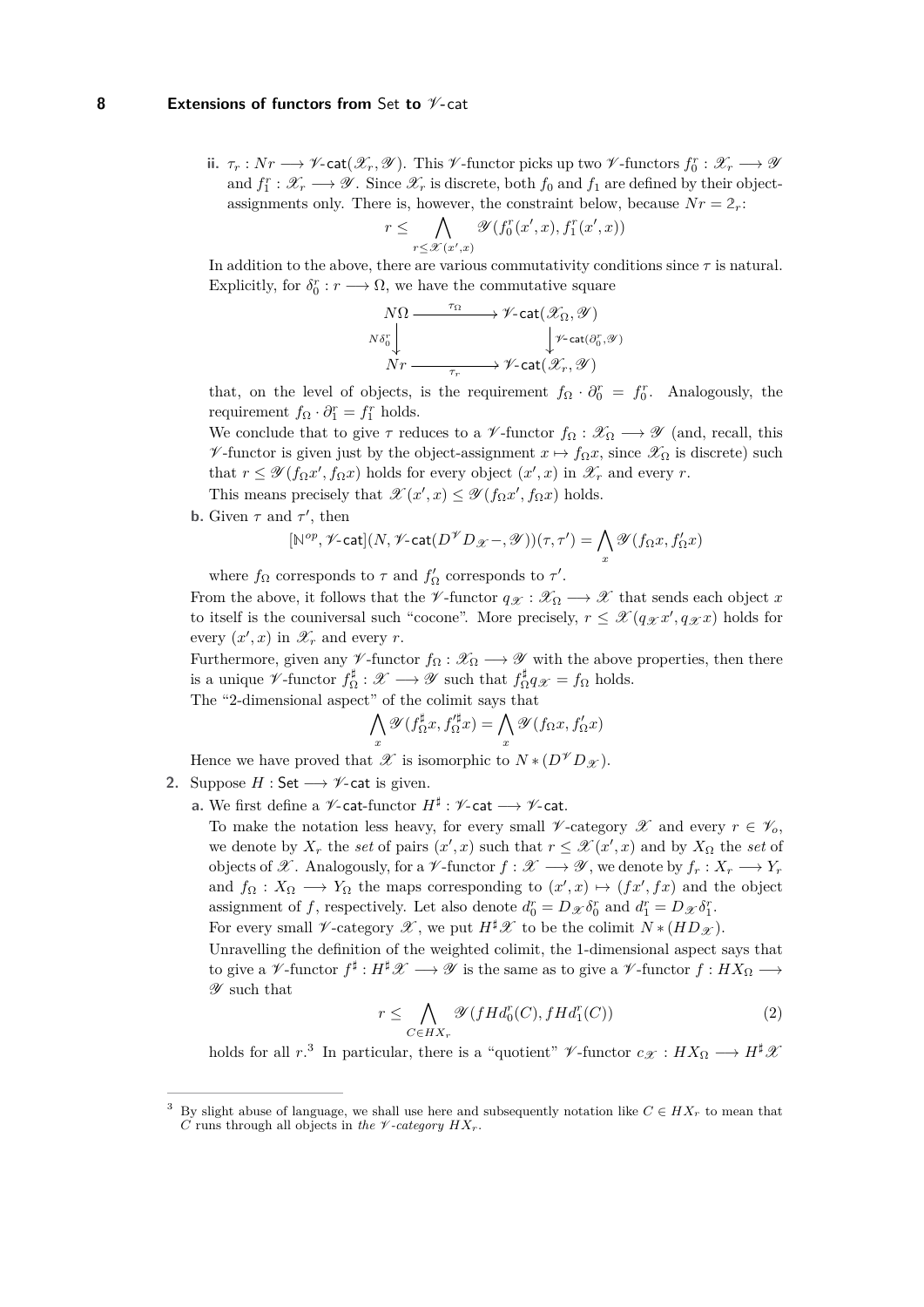<span id="page-8-1"></span>such that

$$
r \leq \bigwedge_{C \in HX_r} H^{\sharp} \mathcal{X}(c_{\mathcal{X}} H d_0^r(C), c_{\mathcal{X}} H d_1^r(C))
$$
\n(3)

holds for all *r*, with the property that any  $\mathscr V$ -functor  $HX_{\Omega} \longrightarrow \mathscr Y$  satisfying [\(2\)](#page-7-1) uniquely factorizes through  $c_{\mathscr{X}}$ .

<span id="page-8-0"></span>The 2-dimensional aspect of the colimit says that given any  $f, g : H X_{\Omega} \longrightarrow \mathscr{Y}$ , the relation

$$
\bigwedge_{B\in HX_{\Omega}} \mathscr{Y}(f(B),g(B)) = \bigwedge_{A\in H^{\sharp}\mathscr{X}} \mathscr{Y}(f^{\sharp}(A),g^{\sharp}(A))
$$
\n(4)

holds.

For a  $\mathscr V\operatorname{\mathsf{-functor}} f:\mathscr X\longrightarrow\mathscr Y$  we recall that the diagram

$$
X_r \xrightarrow{d_1^r} X_\Omega
$$
  

$$
f_r \downarrow \qquad f_\Omega
$$
  

$$
Y_r \xrightarrow{d_1^r} Y_\Omega
$$

commutes serially. Hence *f* induces a  $\mathscr V$ -cat-natural transformation  $D_f: D_{\mathscr X} \longrightarrow D_{\mathscr Y}$ . Therefore we can define  $H^{\sharp}f: H^{\sharp}\mathscr{X} \longrightarrow H^{\sharp}\mathscr{Y}$  as the unique mediating  $\mathscr{V}\text{-functor}$ 

$$
N*(HD_f): N*(HD_{\mathscr{X}}) \longrightarrow N*(HD_{\mathscr{Y}})
$$

In particular, we have the commutative diagram below:

<span id="page-8-3"></span>
$$
HX_{\Omega} \xrightarrow{c_{\mathscr{X}}} H^{\sharp} \mathscr{X}
$$
  

$$
Hf_{\Omega} \downarrow H^{*}f
$$
  

$$
HY_{\Omega} \xrightarrow{c_{\mathscr{Y}}} H^{\sharp} \mathscr{Y}
$$

Also, from the 2-dimensional aspect of the colimit (see Eq. [\(4\)](#page-8-0)), we have that for any  $f, g: \mathscr{X} \longrightarrow \mathscr{Y}$ , the equality below holds:

$$
\bigwedge_{B\in HX_{\Omega}} H^{\sharp}\mathscr{Y}(c_{\mathscr{Y}}Hf_{\Omega}(B),c_{\mathscr{Y}}Hg_{\Omega}(B)) = \bigwedge_{A\in H^{\sharp}\mathscr{X}} H^{\sharp}\mathscr{Y}(H^{\sharp}f(A),H^{\sharp}g(A))
$$
(5)

It remains to prove that the inequality

$$
\mathscr{V}\text{-}\mathrm{cat}(\mathscr{X},\mathscr{Y})(f,g)\leq \mathscr{V}\text{-}\mathrm{cat}(H^\sharp\mathscr{X},H^\sharp\mathscr{Y})(H^\sharp f,H^\sharp g)
$$

is satisfied. To that end, suppose that  $r \leq \mathscr{V}\text{-cat}(\mathscr{X}, \mathscr{Y})(f, g)$  holds. This is equivalent to the fact that there is a mapping  $t: X_{\Omega} \longrightarrow Y_r$  such that the triangles

<span id="page-8-2"></span>
$$
X_{\Omega} \xrightarrow{t} Y_{r} \qquad X_{\Omega} \xrightarrow{t} Y_{r} \qquad (6)
$$

$$
Y_{\Omega} \qquad Y_{\Omega} \qquad X_{\Omega} \qquad (6)
$$

commute. In fact,  $t(x) = (f(x), g(x))$ . To prove that  $r \leq \mathscr{V}$ -cat $(H^{\sharp} \mathscr{X}, H^{\sharp} \mathscr{Y}) (H^{\sharp} f, H^{\sharp} g)$ holds, we need to prove the inequality

$$
r\leq\bigwedge_{A\in H^\sharp\mathscr{X}}H^\sharp\mathscr{Y}(H^\sharp f(A),H^\sharp g(A))
$$

This follows from:

$$
r \leq \bigwedge_{C \in HY_r} H^{\sharp} \mathscr{Y}(c_{\mathscr{Y}} H d_0^r(C), c_{\mathscr{Y}} H d_1^r(C)) \qquad \text{by (3)}
$$
  

$$
\leq \bigwedge_{B \in HX_{\Omega}} H^{\sharp} \mathscr{Y}(c_{\mathscr{Y}} H d_0^r H t(B), c_{\mathscr{Y}} H d_1^r H t(B))
$$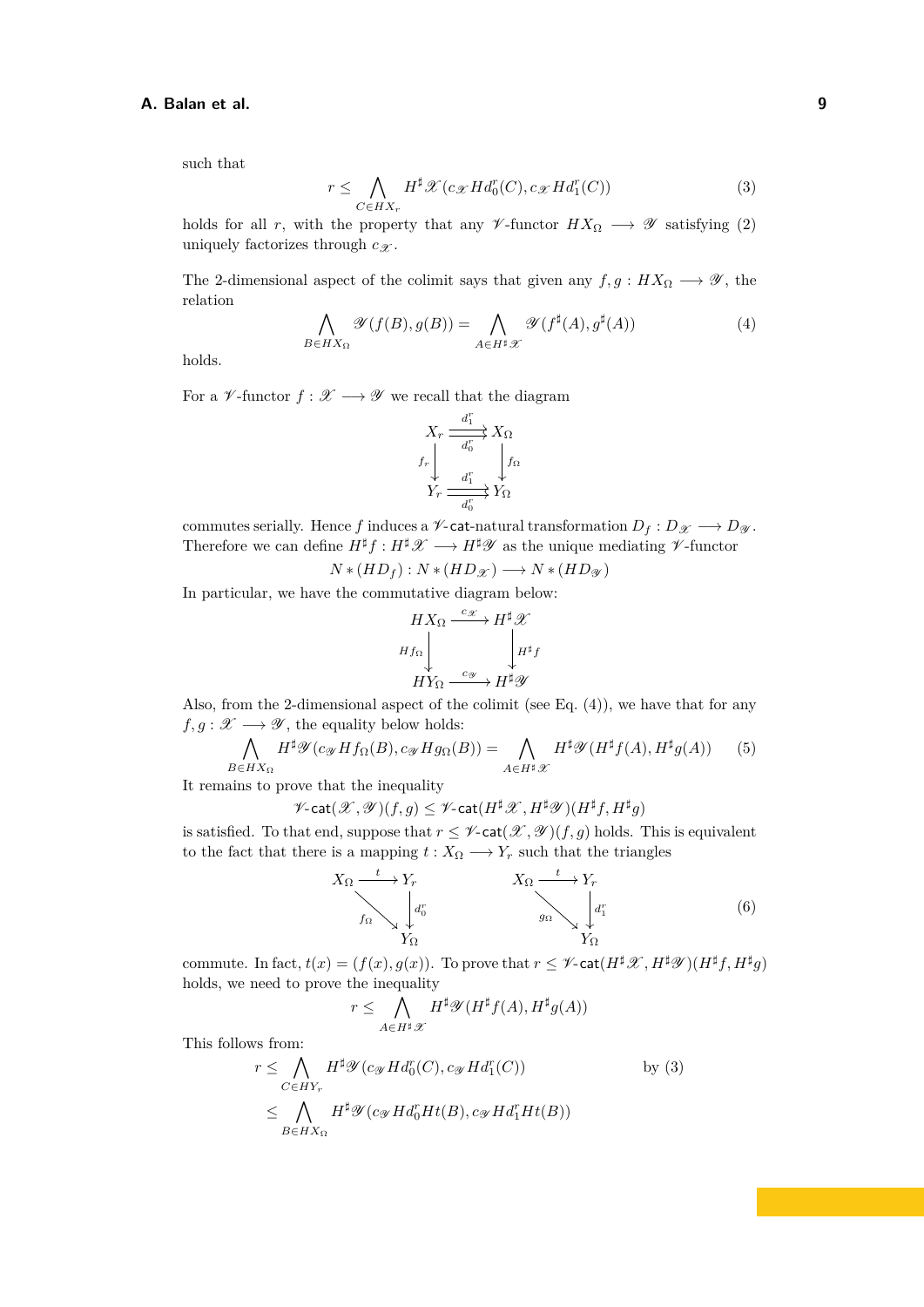#### **10** Extensions of functors from Set to  $\mathcal{V}$ -cat

$$
= \bigwedge_{B \in HX_{\Omega}} H^{\sharp} \mathscr{Y}(c_{\mathscr{Y}} H f_{\Omega}(B), c_{\mathscr{Y}} H g_{\Omega}(B)) \qquad \text{by (6)}
$$

$$
= \bigwedge_{A\in H^{\sharp}\mathscr{X}} H^{\sharp}\mathscr{Y}(H^{\sharp}f(A), H^{\sharp}g(A)) \qquad \text{by (5)}
$$

We proved that  $\mathscr{X} \mapsto H^{\sharp}\mathscr{X}$  can be extended to a  $\mathscr{V}\text{-}\mathsf{cat\text{-}}functor \ H^{\sharp}: \mathscr{V}\text{-}\mathsf{cat} \longrightarrow \mathscr{V}\text{-}\mathsf{cat}.$ **b.** We prove now that  $H^{\sharp} \cong \text{Lan}_{D^{\mathscr{V}}} H$  holds.

Due to the definition of  $H^{\sharp}$ , there is a  $\mathscr{V}\text{-}$ **cat**-natural isomorphism  $\alpha: H \longrightarrow H^{\sharp}D^{\mathscr{V}}$ . We prove that  $\alpha$  is the unit of a left Kan extension.

Suppose that  $K : \mathscr{V}\text{-cat} \longrightarrow \mathscr{V}\text{-cat}$  is any  $\mathscr{V}\text{-cat-functor}$ . To give a  $\mathscr{V}\text{-cat-natural}$ transformation  $\tau : H^{\sharp} \longrightarrow K$  is to give a collection  $\tau_{\mathscr{X}} : H^{\sharp} \mathscr{X} \longrightarrow K \mathscr{X}$  of  $\mathscr{Y}$ functors such that the square

$$
H^{\sharp} \mathscr{X} \xrightarrow{\tau_{\mathscr{X}}} K \mathscr{X}
$$
  

$$
H^{\sharp} \mathscr{Y} \xrightarrow{\tau_{\mathscr{Y}}} K \mathscr{Y}
$$
  

$$
H^{\sharp} \mathscr{Y} \xrightarrow{\tau_{\mathscr{Y}}} K \mathscr{Y}
$$

commutes for every  $\mathscr V$ -functor  $f : \mathscr X \longrightarrow \mathscr Y$ . The composite

$$
H \xrightarrow{\alpha} H^{\sharp} D^{\mathscr{V}} \xrightarrow{\tau D^{\mathscr{V}}} KD^{\mathscr{V}}
$$

yields a natural transformation  $\tau^{\flat}: H^{\sharp} \longrightarrow KD^{\mathscr{V}}$ .

Conversely, for every natural transformation  $\sigma : H \longrightarrow KD^{\mathscr{V}}$ , we define  $\sigma^{\sharp} : H^{\sharp} \longrightarrow K$ at a  $\nu$ -category  $\mathscr X$  by considering first the composite

$$
HD_{\mathscr{X}} \xrightarrow{\sigma D_{\mathscr{X}}} KD^{\mathscr{V}} D_{\mathscr{X}} \xrightarrow{Kc_{\mathscr{X}}} K\mathscr{X}
$$

which yields  $\sigma_{\mathscr{X}}^{\sharp}: H^{\sharp}\mathscr{X} \longrightarrow K\mathscr{X}$  by the passage to colimit (where  $c_{\mathscr{X}}: D^{\mathscr{V}}D_{\mathscr{X}} \longrightarrow$  $\mathscr X$  is the colimiting cocone).

The processes  $\tau \mapsto \tau^{\flat}$  and  $\sigma \mapsto \sigma^{\sharp}$  are inverses to each other.

▶ **Remark 3.4.** The proof of the above theorem also provides a recipe on how to compute the left Kan extension of a  $\mathscr V$ -cat-functor *H* : Set  $\longrightarrow \mathscr V$ -cat along  $D^{\mathscr V}$ . Recall the notation such as  $X_{\Omega}$  and  $X_r$  from item [2.a](#page-7-2) of the proof. For a  $\mathscr V$ -category  $\mathscr X$ ,  $H^{\sharp}\mathscr X$  is the  $\mathscr V$ category having the same objects as  $H X_{\Omega}$  (that is, the underlying set of objects of the  $\nu$ -category obtained by applying *H* to the set of objects of  $\mathscr{X}$ ). The couniversal cocone  $c_{\mathscr{X}}: HX_{\Omega} \longrightarrow H^{\sharp}\mathscr{X}$  is the identity on objects. The  $\mathscr{V}$ -homs are, for any two objects  $A', A$ , given by  $H^{\sharp} \mathscr{X}(A', A) =$ 

 $\bigvee \{HX_\Omega(A',A_0)\otimes r_1\otimes HX_\Omega(A'_1,A_1)\otimes r_2\otimes \ldots \otimes HX_\Omega(A'_{n-1},A_{n-1})\otimes r_n\otimes HX_\Omega(A_n,A)\}\$ where the join is computed over all (possibly empty) paths  $(A_0, A'_1, A_1, \ldots, A'_n, A_n)$  and all (possibly empty) tuples of elements  $(r_1, \ldots, r_n)$  such that there are  $C_i \in HX_{r_i}$  with  $H d_0^{r_i}(C_i) = A_{i-1}, H d_1^{r_i}(C_i) = A'_i$ , for all  $i = 1, n$ :



<span id="page-9-0"></span>I **Corollary 3.5.** *Every T* : Set −→ Set *has a* V*-*cat*-ification.*

**Proof.** Apply Theorem [3.3](#page-6-0) to the composite  $H = D^{\mathcal{V}}T$ : Set  $\longrightarrow \mathcal{V}$ -cat.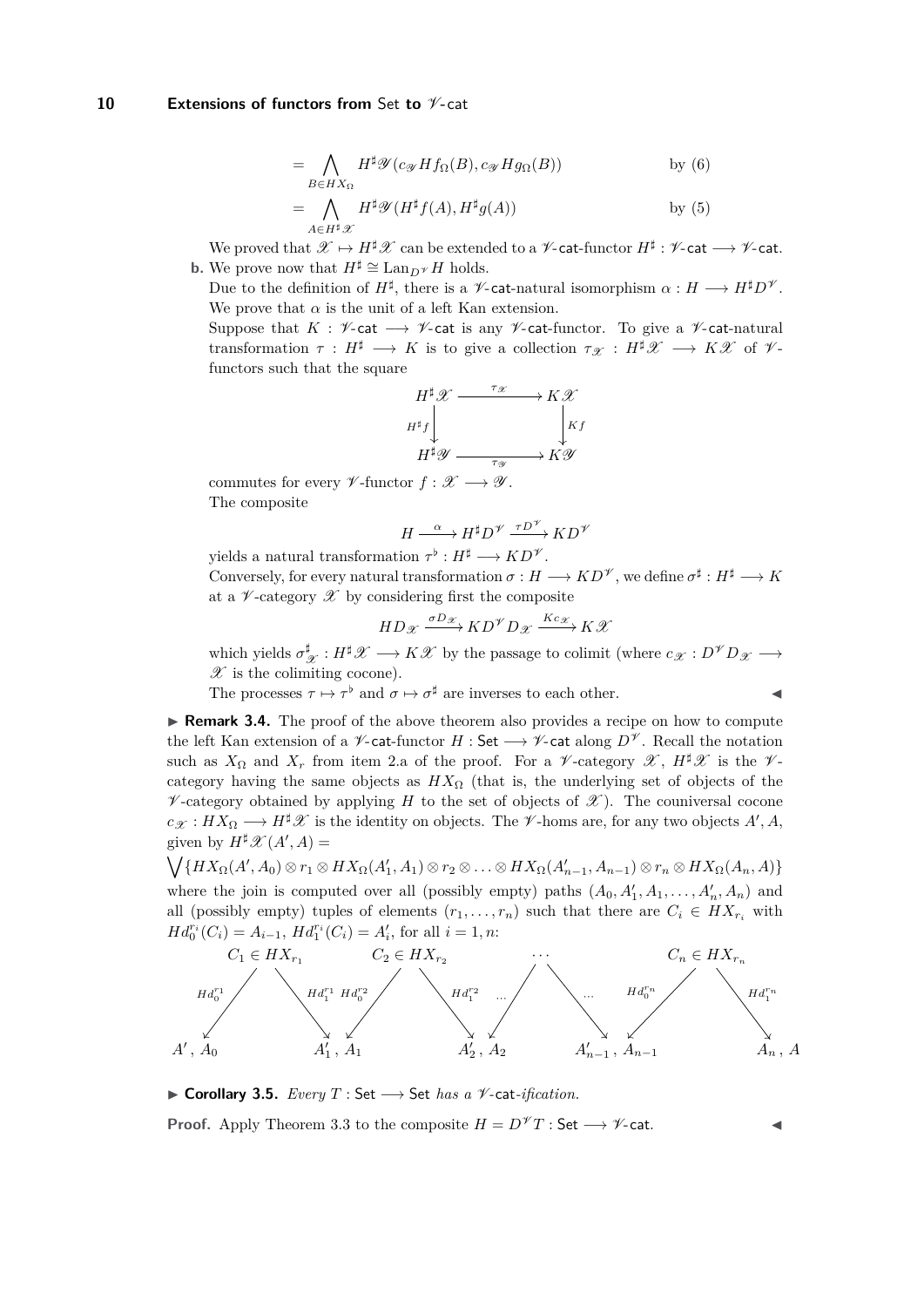In particular, we obtain from the above that  $\mathsf{Id} : \mathscr{V}\text{-}\mathsf{cat} \longrightarrow \mathscr{V}\text{-}\mathsf{cat}$  is the  $\mathscr{V}\text{-}\mathsf{cat}$ -ification of  $Id: Set \longrightarrow Set.$  Thus by [\[12,](#page-16-6) Theorem 5.1],

**► Proposition 3.6.** The *V*-cat-functor  $D^{\mathcal{V}}$  : Set  $\longrightarrow$  *V*-cat is dense.

Corollary [3.5,](#page-9-0) together with the proof of Theorem [3.3](#page-6-0) (see the above remark), give us a recipe of how to compute various  $\nu$ -cat-ifications.

## <span id="page-10-0"></span>▶ **Examples 3.7** (The *<sup>* $V$ *</sup>*-cat-ification of polynomial functors).

- **1.** Let  $T : \mathsf{Set} \longrightarrow \mathsf{Set}$ ,  $TX = S$  be a constant functor. Then  $T_V$  is again constant, where  $T_{\mathscr{V}}\mathscr{X}=D^{\mathscr{V}}S$  for any  $\mathscr{V}$ -category  $\mathscr{X}$ .
- 2. Let *T* : Set  $\longrightarrow$  Set be the functor  $TX = X^n$ , for *n* a natural number. Then  $T_V$  maps a  $\mathscr V$ -category  $\mathscr X$  to its *n*-th power  $\mathscr X^n$ , where an easy computation shows

 $\mathscr{X}^n((x'_0, \ldots, x'_{n-1}), (x_0, \ldots, x_{n-1})) = \mathscr{X}(x'_0, x_0) \wedge \cdots \wedge \mathscr{X}(x'_{n-1}, x_{n-1}).$ 

- **3.** If *n* is an *arbitrary* cardinal number, the  $\mathscr V$ -cat-ification  $T_{\mathscr V}$  of  $T$  : Set  $\longrightarrow$  Set,  $TX = X^n$ also exists and  $T_{\mathscr{V}}\mathscr{X}((x'_{i}), (x_{i})) = \bigwedge_{i} \mathscr{X}(x'_{i}, x_{i})$ . That is,  $T_{\mathscr{V}}\mathscr{X} = \mathscr{X}^{n}$ .
- **4.** The *V*-cat-ification of a finitary polynomial functor  $X \mapsto \coprod_n X^n \bullet \Sigma n$  is the "strongly polynomial"  $\mathscr{V}\text{-cat-functor }\mathscr{X}\mapsto \coprod_n \mathscr{X}^n\otimes D^{\mathscr{V}}\Sigma n$ , where *n* ranges through finite sets.

I **Example 3.8** (**The** V**-**cat**-ification of the powerset).** Let *P* : Set −→ Set be the powerset functor. By Theorem [3.3](#page-6-0) and Corollary [3.5,](#page-9-0) its  $\not\sim$  cat-ification  $P_{\mathscr{V}}$  is defined as follows. Let X be any small  $\nu$ -category. Then the objects of  $P_{\nu} \mathscr{X}$  are subsets of the set of objects of  $\mathscr X$ , while the  $\mathscr V$ -"distances" in  $P_{\mathscr V}\mathscr X$  are computed as follows:

$$
P_{\mathcal{V}}\mathcal{X}(A', A) = \bigvee_{s} \{s \mid \text{ there is } B \text{ in } PX_s \text{ s.t. } P d_0^s(B) = A' \text{ and } P d_1^s(B) = A\}
$$

$$
= \bigvee_{s} \{s \mid \forall x' \in A' \exists x \in A. s \le \mathcal{X}(x', x) \text{ and } \forall x \in A \exists x' \in A'. s \le \mathcal{X}(x', x) \}
$$

If the quantale  $\mathscr V$  is constructively completely distributive [\[7,](#page-16-12) [19\]](#page-16-13), as it is the case with  $\mathcal{V} = [0, 1]$  and  $\mathcal{V} = [0, \infty]$ , then the above is equivalent to the following:

$$
\sup \{ \sup_{x' \in A'} \inf_{x \in A} \mathcal{X}(x', x) , \sup_{x \in A} \inf_{x' \in A'} \mathcal{X}(x', x) \} \tag{7}
$$

where we switched notation to the dual order (that is, the natural "less-or-equal" order in case of reals). So we write inf for  $\bigvee$  and sup for  $\bigwedge$ , in order to emphasise the interpretation of  $\nu$ -cat as metric spaces.

Recall that this metric is known as the Pompeiu-Hausdorff metric ([\[9,](#page-16-14) §28], [\[15,](#page-16-15) §21]).

We should mention also the connection with the work of [\[1\]](#page-16-16). Finally, observe that in case  $\mathscr{V} = 2$  (ie  $\mathscr{V}$ -cat = Preord), the above specializes to the locally monotone functor  $P_2$ : Preord  $\longrightarrow$  Preord which sends a preorder  $(X, \leq)$  to the Egli-Milner preorder

 $A' \sqsubseteq A$  iff  $\forall x' \in A' \exists x \in A \ldotp x' \leq x$  and  $\forall x' \in A \exists x \in A' \ldotp x' \leq x$ 

on the powerset *P X*.

<span id="page-10-1"></span>**Remark 3.9.** The *V*-cat-functor  $D^{\mathcal{V}}$  : Set  $\longrightarrow$  *V*-cat preserves conical colimits. This follows from the  $D_0^{\mathscr{V}}$  being an *ordinary* left adjoint. However, the  $\mathscr{V}\text{-cat-functor } D^{\mathscr{V}}$ : Set −→ V-cat is not a left V*-*cat*-adjoint*, as its ordinary right adjoint functor *V* <sup>V</sup> cannot be extended to a  $\nu$ -cat-functor.

<span id="page-10-2"></span>**► Proposition 3.10.** *The assignment*  $(-)_{\gamma}$  : [Set, Set]  $\longrightarrow$  [ $\gamma$ -cat,  $\gamma$ -cat]*,*  $T \mapsto T_{\gamma}$  *of the*  $\mathscr V$ -cat-ification preserves all colimits preserved by  $D^{\mathscr V}$  : Set  $\longrightarrow$  V-cat. In particular,  $T \mapsto T_{\mathcal{V}}$  preserves conical colimits.

**Proof.** Any natural transformation  $\tau: T \longrightarrow S$  induces a  $\mathscr V$ -cat-natural transformation  $(\tau \gamma)_{\mathscr{X}} = N * (D^{\mathscr{V}} \tau D_{\mathscr{X}}) : N * (D^{\mathscr{V}} TD_{\mathscr{X}}) \longrightarrow N * (D^{\mathscr{V}} SD_{\mathscr{X}})$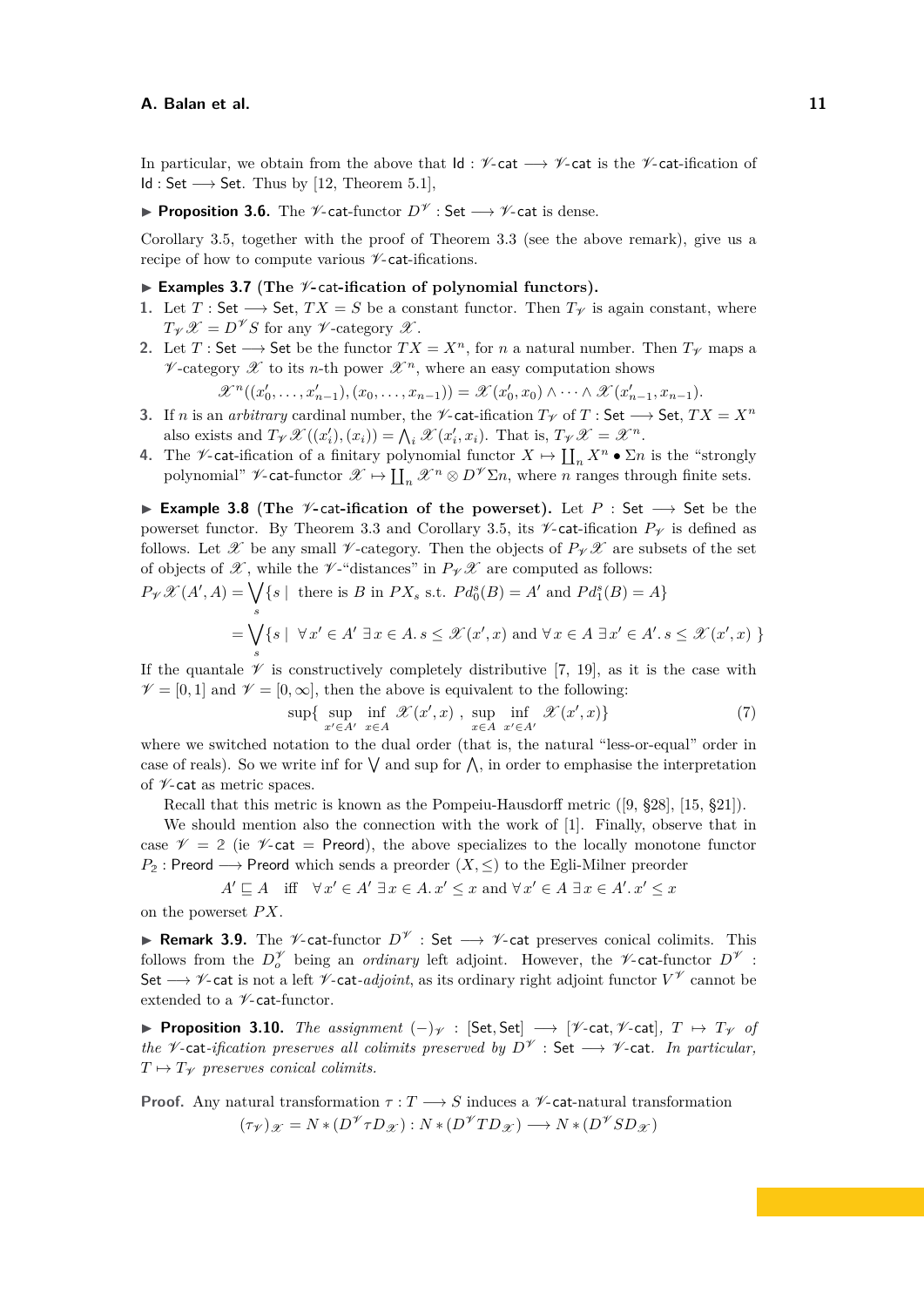## **12** Extensions of functors from Set to  $\mathcal{V}$ -cat

Since any colimit is cocontinuous in its weight and since

$$
N*(D^{\mathscr{V}}TD_{\mathscr{X}})\cong (D^{\mathscr{V}}TD_{\mathscr{X}})*N
$$

holds, the assignment  $T \mapsto T_{\mathscr{V}}$  preserves all colimits that are preserved by  $D^{\mathscr{V}}$  : Set −  $\nu$ -cat. The last statement follows from Remark [3.9.](#page-10-1)

<span id="page-11-0"></span>▶ **Corollary 3.11.** *Suppose that the coequalizer* 

$$
T_{\Gamma} \xrightarrow{\lambda} T_{\Sigma} \xrightarrow{\gamma} T
$$

*is the equational presentation of a*  $\lambda$ -accessible functor  $T : Set \longrightarrow Set$ . Then the  $\mathcal V$ -cat*ification*  $T_V$  *can be obtained as the coequalizer* 

$$
(T_{\Gamma})_{\mathscr{V}} \xrightarrow[\rho_{\mathscr{V}}]{\lambda_{\mathscr{V}}} (T_{\Sigma})_{\mathscr{V}} \xrightarrow{\gamma_{\mathscr{V}}} T_{\mathscr{V}}
$$

*in* [V*-*cat*,* V*-*cat]*.*

**Proof.** A coequalizer is a conical colimit. Now use Proposition [3.10.](#page-10-2)

▶ **Remark 3.12** (The  $\mathcal{V}$ -cat-ification of finitary functors). Corollary [3.11](#page-11-0) allows us to say that the  $\mathscr V$ -cat-ification  $T_{\mathscr V}$  of a finitary functor T is given by imposing the "same" operations and equations in  $\nu$ -cat.

Intuitively, the endofunctors on  $\nu$ -cat that arise as left Kan extensions along the discrete functor  $D^V$  are the  $\nu$ -cat-endofunctors definable in "discrete arities". This statement will be made formal in future work, here we restrict ourselves to a basic example.

<span id="page-11-1"></span>**Example 3.13.** Consider a set *A* and the associate stream functor *T* : Set → Set,  $TX = X \times A$ . If *A* carries the additional structure of a  $\mathcal V$ -category (that, is, there is a  $\mathscr V$ -category  $\mathscr A$  with underlying set of objects *A*), then  $T_o$  can be written as the composite *V*<sup>γ</sup> $H$ , where  $H$  : Set →  $V$ -cat is the  $V$ -cat-functor  $HX = D^{\mathscr{V}}X \otimes \mathscr{A}$ . Now it is immediate to see that the latter extends to the stream functor  $H^{\sharp}$  on  $\mathscr V$ -cat over the "generalized metric space"  $\mathscr A$ , mapping a  $\mathscr V$ -category  $\mathscr X$  to the tensor product of  $\mathscr V$ -categories  $H^{\sharp}\mathscr X = \mathscr X \otimes \mathscr A$ .

The above example is typical. It happens quite often for endofunctors on Set to carry an interesting  $\mathscr V$ -metric where  $TX$  is a  $\mathscr V$ -category rather than a mere set, for every X, and this structure is compatible with substitution. The following generalizes the notion of an order on a functor [\[11\]](#page-16-17) from  $\mathcal{V} = 2$ .

**▶ Definition 3.14.** Let  $T$ : Set  $\rightarrow$  Set be a functor. We say that  $T$  *carries a*  $\mathcal V$ *-metric* if there is a  $\mathscr V$ -cat-functor *H* : Set  $\longrightarrow \mathscr V$ -cat such that *T* coincides with the composite

Set<sub>o</sub> 
$$
\xrightarrow{H_o} \mathcal{V}
$$
-cat<sub>o</sub>  $\xrightarrow{V^{\mathcal{V}}}$ Set<sub>o</sub>.

Let *T* and *H* be as in the above definition. How are *T* and  $H^{\sharp}$ , the left Kan extension of *H* along  $D^{\mathscr{V}}$  as provided by Theorem [3.3,](#page-6-0) related? As  $D^{\mathscr{V}}$  is fully faithful, the unit *H* →  $H^{\sharp}D^{\mathscr{V}}$  of the left Kan extension is a  $\mathscr{V}$ -cat-natural isomorphism. Hence  $T_o$  =  $V^{\mathscr{V}}H_o \cong V^{\mathscr{V}}H^{\sharp}D^{\mathscr{V}}$ ; using now the counit of the ordinary adjunction  $D_o^{\mathscr{V}} \dashv V^{\mathscr{V}}$ , we obtain an ordinary natural transformation

$$
\beta:T_oV^{\mathscr{V}}\longrightarrow V^{\mathscr{V}}H_o^\sharp:\mathscr{V}\text{-}\mathrm{cat}_o\longrightarrow \mathsf{Set}_o.
$$

I **Proposition 3.15.** *The natural transformation β is component-wise bijective.*

Consequently,  $H^{\sharp}$  is a lifting of  $T$  to  $\not\!\mathscr{V}\text{-}\mathsf{cat}.$ 

**Example 3.16** (The Kantorovich lifting). Let *T* : Set → Set be a functor and let  $\heartsuit : T\mathscr{V} \longrightarrow \mathscr{V}$  be a map (a  $\mathscr{V}$ -valued predicate lifting), where by slight abuse we identify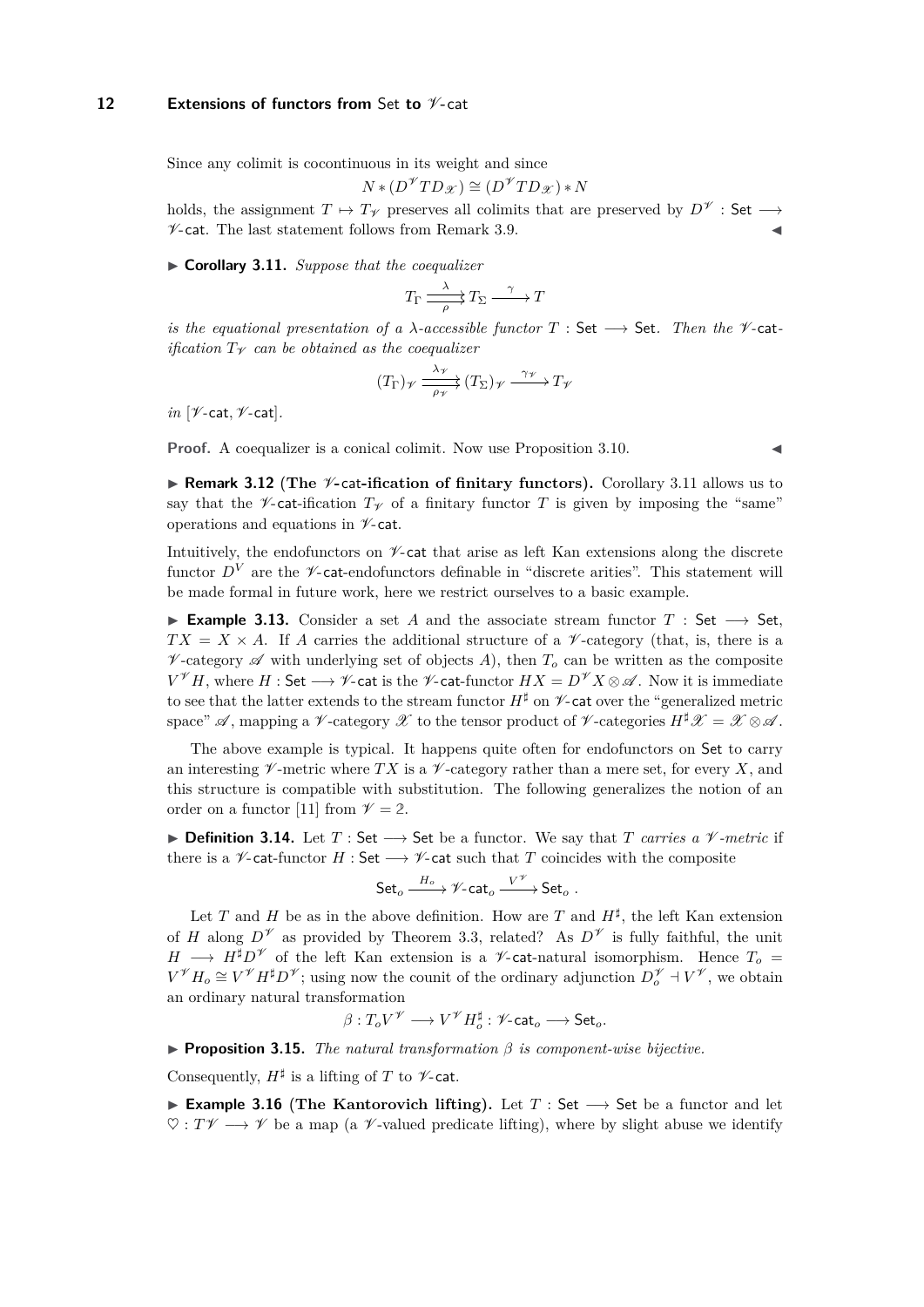the quantale with its underlying set of elements. We ask for  $\heartsuit$  to be  $\mathscr V$ -monotone, in the following sense: for every set X and maps  $h, k: X \longrightarrow Y$ , the inequality

$$
\bigwedge_{x \in X} [h(x), k(x)] \le \bigwedge_{A \in TX} [\heartsuit(T(h)(A)), \heartsuit(T(k)(A))]
$$

should hold.<sup>[4](#page-12-0)</sup> Using the  $\mathscr V$ -valued predicate lifting  $\heartsuit$ , we can endow *T* with a  $\mathscr V$ -metric as follows: for each set X, put  $H X$  to be the  $\mathscr V$ -category with set of objects  $TX$ , and  $\nu$ -distances

$$
(HX)(A', A) = \bigwedge_{h:X \to \mathscr{V}} [\heartsuit(T(h)(A')), \heartsuit(T(h)(A))]
$$

where  $A'$ ,  $A$  are elements of  $TX$ . For a function  $f: X \longrightarrow Y$ , we let  $Hf$  act as  $Tf$ on objects. It is easy to see that the above defines indeed a  $\mathscr V$ -metric for *T*, that is, a  $\mathscr V$ -cat-functor *H* : Set  $\longrightarrow \mathscr V$ -cat (the  $\mathscr V$ -cat-enrichment being a consequence of Set being free as a  $\mathscr V$ -cat-category) with  $V^{\mathscr V}H_o = T$ . The corresponding lifting  $H^{\sharp}$  specializes to the Kantorovich lifting as defined in [\[4\]](#page-16-18) in case  $\mathcal{V} = [0, \infty]$ . Explicitly, a  $\mathcal{V}$ -category  $\mathcal{X}$  gets mapped to the small  $\mathscr V$ -category  $H^{\sharp}\mathscr X$  with set of objects  $TX_{\Omega}$  and  $\mathscr V$ -homs

$$
H^{\sharp}\mathscr{X}(A',A) = \bigwedge_{h:\mathscr{X}\longrightarrow\mathscr{V}}[\heartsuit(T(h_{\Omega})(A')), \heartsuit(T(h_{\Omega})(A))]
$$

for every  $A'$ ,  $A$  in  $TX_{\Omega}$ , where this time  $h$  ranges over  $\mathscr V$ -functors.

## **4 Relating behaviours across different base categories**

In the previous section, we have shown that every  $\mathscr{V}\text{-cat-functor } H$  : Set  $\longrightarrow \mathscr{V}\text{-cat}$  has a left Kan extension along  $D^{\mathscr{V}}$ , denoted  $H^{\sharp}$ . Now, each such functor induces a set-endofunctor simply by forgetting the  $\nu$ -cat-structure

$$
\mathsf{Set}_o \xrightarrow{H_o} \mathscr{V}\text{-}\mathsf{cat} \xrightarrow{V^{\mathscr{V}}} \mathsf{Set}_o
$$

In the special case when *H* is  $D^{\mathscr{V}}T$ , the above composite gives back *T*, and *H*<sup> $\sharp$ </sup> is  $T_{\mathscr{V}}$ , the V-cat-ification of *T*.

We plan to see how the corresponding behaviors are related. In particular, we show that if  $T<sup>γ</sup>$  is the  $\mathscr V$ -cat-ification of *T* : Set  $\longrightarrow$  Set, then  $T<sup>γ</sup>$ -behaviour and *T*-behaviour coincide under some conditions imposed on the base quantale  $\mathscr V$ . This requires comparing behaviours across different base categories.

**Remark 4.1.** For each quantale  $\mathcal{V}$ , the inclusion (quantale morphism) d :  $2 \rightarrow \mathcal{V}$  given by  $0 \mapsto 0, 1 \mapsto e$  has a right adjoint (as it preserves suprema), denoted  $v : \mathscr{V} \longrightarrow 2$  which maps an element *r* of  $\mathcal V$  to 1 if  $e \leq r$ , and to 0 otherwise.<sup>[5](#page-12-1)</sup>

This induces as usual the *change-of-base* adjunction (even a 2-adjunction, see [\[5\]](#page-16-19))

$$
2 \overbrace{\underbrace{\qquad \qquad }_{v}}^{\text{d}} \psi \qquad \qquad \mapsto \qquad \qquad \text{Preord} \overbrace{\underbrace{\qquad \qquad }_{v_*}}^{\text{d}_*} \psi \text{-cat}
$$

Explicitly, the functor  $d_*$  maps a preordered set *X* to the  $\mathscr V$ -category  $d_*X$  with same set of objects, and  $\mathscr V$ -homs given by  $d_*X(x',x) = e$  if  $x' \leq x$ , and  $\perp$  otherwise. Its right adjoint transforms a V-category X into the preorder  $v_*\mathscr{X}$  with same objects again, and order *x*<sup> $′$ </sup> ≤ *x* iff *e* ≤  $\mathscr{X}(x',x)$  holds. Hence  $d_*X$  is the free  $\mathscr{V}$ -category on the preorder *X*, while  $v_*\mathscr{X}$  is the underlying ordinary category (which happens to be a preorder, due to simple

<span id="page-12-0"></span><sup>&</sup>lt;sup>4</sup> This generalizes the notion of a monotone predicate lifting from the two-elements quantale to arbitrary  $V$ , see [\[3,](#page-16-20) Section 7].

<span id="page-12-1"></span><sup>5</sup> Notice that *v* is only a *lax* morphism of quantales, being right adjoint.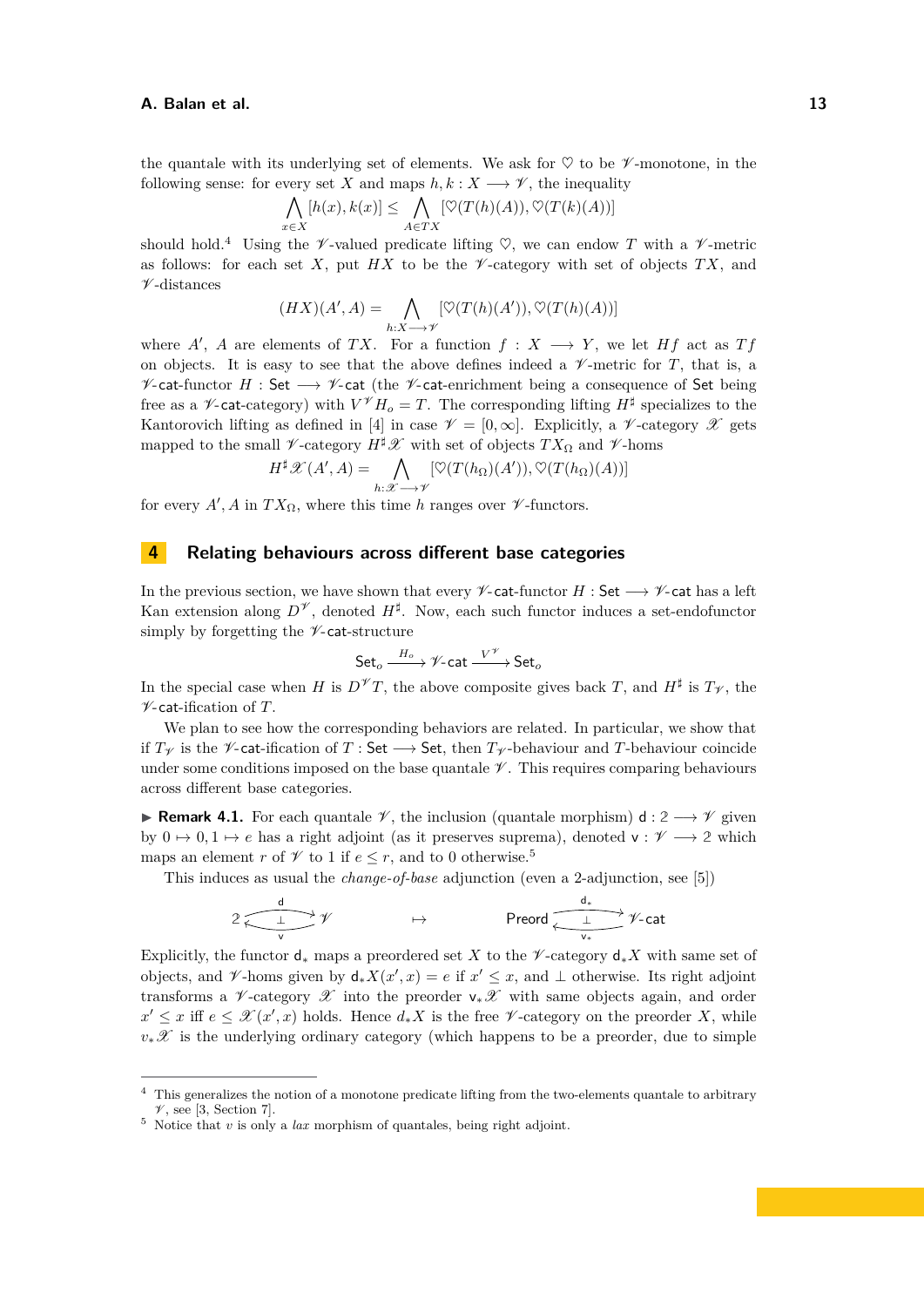## **14 Extensions of functors from** Set **to** V**-**cat

nature of quantales) of the  $\nu$ -category  $\mathscr X$ .

Note that  $d_*$  is both a  $\mathscr V$ -cat-functor and a Preord-functor, while its right adjoint  $v_*$  (in fact, the whole adjunction  $d_* \dashv v_*$ ) is only Preord-enriched.

In case  $\mathscr V$  is nontrivial, and *e* and  $\top$  coincide (the quantale is *integral*), the embedding d :  $2 \rightarrow \mathscr{V}$  has also a left adjoint  $c : \mathscr{V} \longrightarrow 2$ , given by  $c(r) = 0$  iff  $r = \perp$ , otherwise  $c(r) = 1$ . Notice that c is only a colax morphism of quantales, in the sense that  $c(e) \leq 1$  (in fact, here we have equality!) and  $c(r \otimes s) \leq c(r) \wedge c(s)$ , for all r, s in  $\mathcal V$ .

We shall in the sequel assume that c is actually a morphism of quantales. The reader can check that this boils down to the requirement that  $r \otimes s = \perp$  in  $\mathscr V$  implies  $r = \perp$  or  $s = \perp$ . That is, the quantale has no *zero divisors*. All our examples satisfy this assumption.

If this is the case,  $d_*$  also has a left adjoint  $c_*$  mapping a V-category  $\mathscr X$  to the preorder  $c_*\mathscr{X}$  with same objects, such that  $x' \leq x$  iff  $\mathscr{X}(x',x) \neq \bot$ , and the adjunction  $c_* \dashv d_*$  is V-cat-enriched:

$$
2\xrightarrow{\iota}\mathscr{V}\qquad\qquad\mapsto\qquad\qquad\text{Preord}\xrightarrow{\iota_*}\mathscr{V}\text{-}\mathrm{cat}
$$

From the above remark we obtain the following:

 $\blacktriangleright$  **Proposition 4.2.** Let  $\mathcal V$  be an arbitrary quantale and let  $\hat{T}$  : Preord  $\longrightarrow$  Preord *be a locally monotone functor (that is,* Preord-enriched) and  $\overline{T}$  :  $\nu$ -cat  $\rightarrow \nu$ -cat *be a lifting of*  $\widehat{T}$  *to*  $\mathscr V$ -cat *(meaning that*  $\overline{T}$  *is*  $\mathscr V$ -cat-functor such that  $v_*\overline{T} \cong \widehat{T}v_*$  *holds). Then the locally monotone adjunction*  $d_*$  +  $v_*$  *lifts to a locally monotone adjunction*  $\widetilde{d}_*$  +  $\widetilde{v}_*$ *between the associated* Preord*-categories of coalgebras.*

**Proposition 4.3.** *Assume now that*  $\mathcal V$  *is a non-trivial integral quantale without zero divisors. Let again*  $\hat{T}$ : Preord −→ Preord *be a locally monotone functor, but this time consider*  $\overline{T}$  :  $\mathcal V$ -cat  $\longrightarrow \mathcal V$ -cat *be an extension of*  $\widehat{T}$ *to*  $\n *V*$ -cat *(meaning that*  $\overline{T}$  *is a*  $\n *V*$ -cat*-functor, such that*  $\overline{T}d_* \cong \widehat{T}d_*$  *holds). Then the V*-cat-*adjunction*  $c_*$  +  $d_*$ *lifts to a*  $\mathcal V$ -cat-adjunction  $\widetilde{\mathsf{c}}_*$   $\neg$  **d**\* *between the associated* V*-*cat*-categories of coalgebras.*





We come back now to the discrete functor  $D^{\mathscr{V}}$  : Set  $\longrightarrow$  V-cat. It is easy to see that it decomposes as  $d_*D$  : Set → Preord →  $\mathscr V$ -cat. Additionally, recall the following (see also [Example 3.2.2\)](#page-5-1):

- **1.** There are locally monotone functors  $D : Set \longrightarrow$  Preord,  $C :$  Preord  $\longrightarrow$  Set, where *D* maps a set to its discrete preorder and *C* maps a preorder to its set of connected components.
- **2.** There is a chain  $C_o \dashv D_o \dashv V$ : Preord  $\longrightarrow$  Set of ordinary adjunctions where *V* is the underlying-set forgetful functor.
- **3.** The locally monotone adjunction  $C \dashv D$  is  $\mathscr V$ -cat-enriched.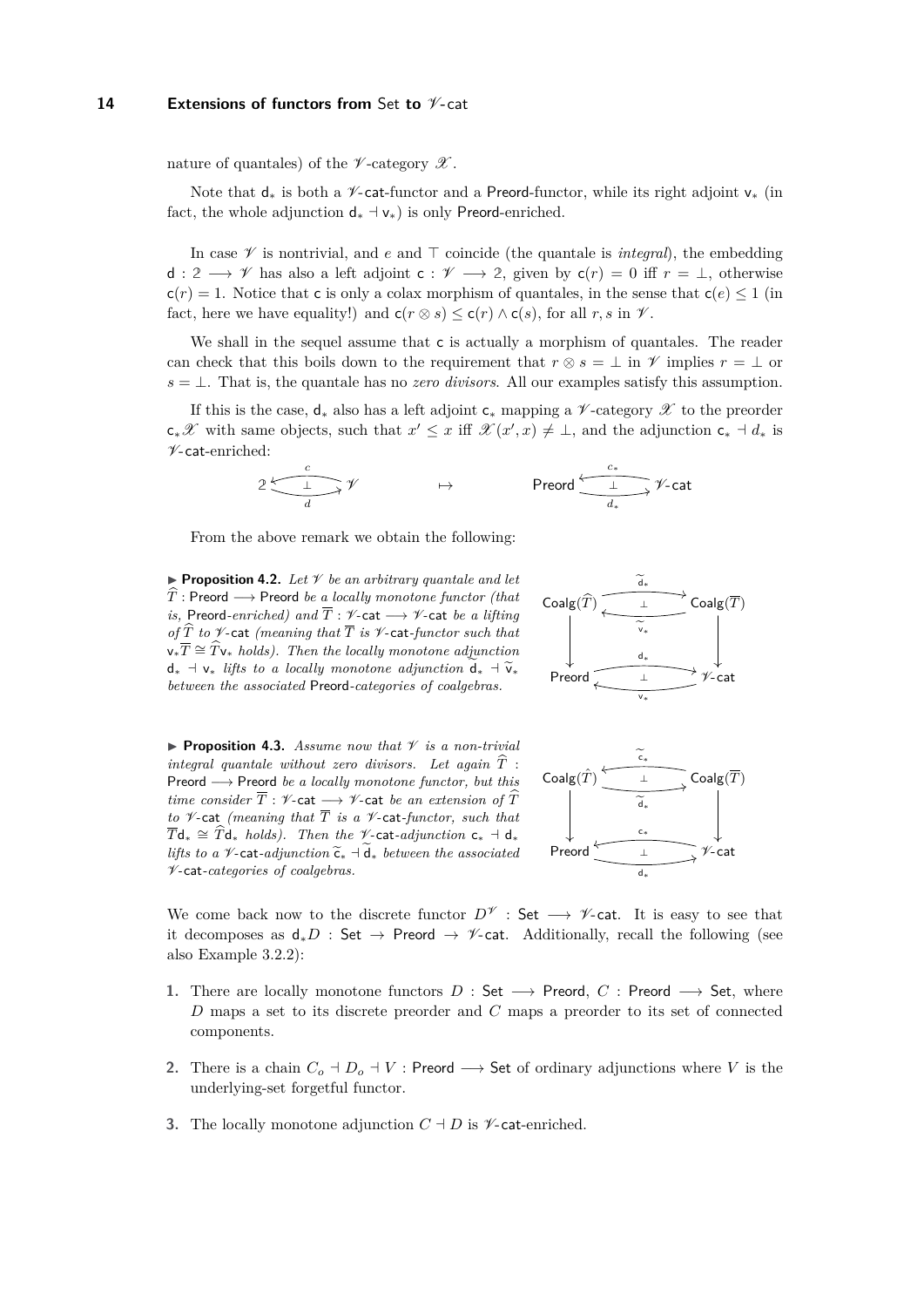**► Lemma 4.4** ([\[2\]](#page-16-21)). Let  $T$  : Set  $\longrightarrow$  Set and  $\widehat{T}$  : Preord −→ Preord *an extension of T (a locally monotone functor such that*  $DT \cong \widehat{T}D$ *). Then the locally monotone adjunction*  $C \doteq D$  *lifts to a locally monotone adjunction*  $\widetilde{C}$  +  $\widetilde{D}$  between the associated categories of coalgebras:



Consequently,  $\tilde{D}$  will preserve limits, in particular, the final coalgebra (if it exists).

<sup>I</sup> **Lemma 4.5** ([\[2\]](#page-16-21))**.** *Let <sup>T</sup>* : Set −→ Set *and <sup>T</sup>*<sup>b</sup> : Preord −→ Preord *a lifting of T (an ordinary functor such that*  $TV \cong V\hat{T}$ *). Then the ordinary adjunction*  $D_o \dashv V$ *lifts to an ordinary adjunction*  $\widetilde{D}_o + \widetilde{V}$  *between the associated categories of coalgebras.*



Consequently,  $\tilde{V}$  will preserve limits; in particular, the underlying set of the final  $\hat{T}$ -coalgebra (if it exists) will be the final *T*-coalgebra.

**Remark 4.6.** We have shown in the previous section that  $D^{\mathscr{V}} = d_*D$  is  $\mathscr{V}$ -cat-dense. Using that *D* is fully faithful, it follows from [\[12,](#page-16-6) Theorem 5.13] that also  $d_*$  is *Y*-cat-dense and that  $d_* = \text{Lan}_D(D^{\mathscr{V}})$  holds.

Let *T* : Set  $\longrightarrow$  Set and denote by  $T_2$  is 2-cat-ification, that is, its Preord-ification [\[3\]](#page-16-20). Then the  $\mathscr V$ -cat-ification  $T_{\mathscr V}$  of *T* can be computed in two stages, as follows:

$$
T_{\mathscr{V}} = \text{Lan}_{D^{\mathscr{V}}}(D^{\mathscr{V}}T)
$$
  
=  $\text{Lan}_{(\text{d}_{*}D)}(\text{d}_{*}DT) = \text{Lan}_{\text{d}_{*}}(\text{Lan}_{D}(\text{d}_{*}DT))$  by [12, Theorem 4.47]  
 $\cong \text{Lan}_{\text{d}_{*}}(\text{Lan}_{D}(\text{d}_{*}T_{2}D))$  (because  $DT \cong T_{2}D$ )  
 $\cong \text{Lan}_{\text{d}_{*}}(\text{d}_{*}T_{2})$  by [12, Theorem 5.29]

where the last isomorphism holds because the composite  $d_*T_2$  preserves all colimits Preord(*D*−*, X*) ∗ *D*, for *X* in Preord. To see this, notice first that *T***<sup>2</sup>** does so by construction, while for  $d_*$  it follows from being  $\textsf{Lan}_D(D^{\mathscr{V}}) = \textsf{Lan}_D(d_*D)$ , again using [\[12,](#page-16-6) Theorem 5.29].

The above simply says that

*The* V*-*cat*-ification of an endofunctor T of* Set *can be obtained as taking first the* Preord*-ification T***<sup>2</sup>** : Preord −→ Preord*,* [6](#page-14-0) *then computing the left Kan extension along*  $d_*$  : Preord  $\longrightarrow$  <sup>γ</sup>∕-cat *of the composite* Preord  $\xrightarrow{T_2}$  Preord  $\xrightarrow{d_*}$  γ⁄-cat *.* 

Putting things together we now obtain

**Findmergeries 1.7.** Let  $\mathcal V$  be a non-trivial integral quantale without zero divisors, and *T* : Set → Set *an arbitrary endofunctor, with V*-cat-*ification*  $T_V$  : *V*-cat → *V*-cat. *Then the*  $\mathscr V$ -cat-*adjunctions*  $C + D$  : Set  $\longrightarrow$  Preord,  $c_* + d_*$  : Preord  $\longrightarrow \mathscr V$ -cat *lift to* 

<span id="page-14-0"></span><sup>&</sup>lt;sup>6</sup> Which has been considered in [\[3\]](#page-16-20); note in particular that  $T_2$  is also a lifting of *T* to Preord.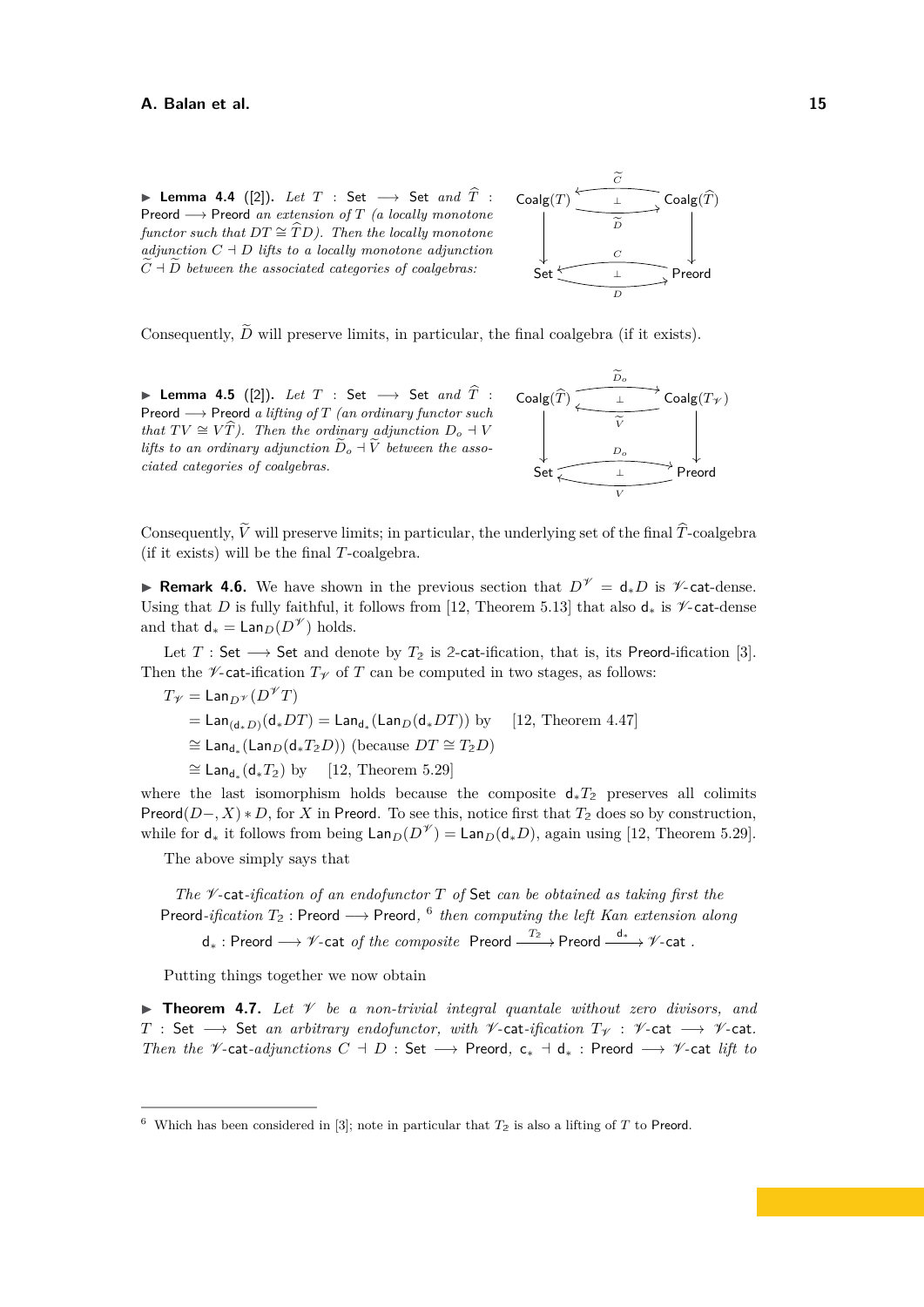#### **16 Extensions of functors from** Set **to** V**-**cat

V*-*cat*-adjunctions between the associated* V*-*cat*-categories of coalgebras:*



Since the *V*-cat-ification  $T_V$  of an endofunctor *T* on Set is supposed to be "*T* in the world of  $\mathcal V$ -categories", the theorem above confirms the expectation that final  $T_{\mathcal V}$ -coalgebras have a discrete metric. In fact, we can say that the final *T*-coalgebra is the final  $T_V$ -coalgebra, if we consider  $\text{Coalg}(T)$  as a full (enriched-reflective) subcategory of  $\text{Coalg}(T_V)$ .

The next theorem deals with a more general situation where the final metric-coalgebra is the final set-coalgebra with an additional metric. This includes in particular the case where  $\overline{T}$  is  $H^{\sharp}$  for some  $H:$  Set  $\longrightarrow$   $\mathscr V$ -cat with  $V^{\mathscr V}H_o=T_o.$ 

<sup>I</sup> **Theorem 4.8.** *Let* <sup>V</sup> *be a quantale, <sup>T</sup>* : Set −→ Set *be an arbitrary endofunctor, <sup>T</sup>*<sup>b</sup> : Preord  $\longrightarrow$  Preord *a lifting of*  $T$  *to* Preord, and  $\overline{T}$  :  $\nvee$ -cat  $\longrightarrow$   $\nvee$ -cat *be a lifting of*  $\hat{T}$  *to*  $\nvee$ -cat. *Then the ordinary adjunction*  $D_o + V$  : Set  $\longrightarrow$  Preord, respectively the Preord-adjunction d<sup>∗</sup> a v<sup>∗</sup> : Preord −→ V*-*cat *lift to adjunctions between the associated* V*-*cat*-categories of coalgebras:*



**Example 4.9.** Recall from Example [3.13](#page-11-1) the stream functor *T* : Set  $\rightarrow$  Set, *TX* = *X* × *A*, and its lifting  $H^{\sharp}: \mathscr{V}$ -cat  $\longrightarrow \mathscr{V}$ -cat,  $H^{\sharp} \mathscr{X} = \mathscr{X} \otimes \mathscr{A}$ . Assume that the quantale is integral. Then the final coalgebra is the  $\mathscr V$ -category  $\mathscr A^{\otimes \infty}$  having streams over A as objects, with  $\nu$ -distances

$$
\mathscr{A}^{\otimes \infty}((a_n)_n,(b_n)_n)=\bigwedge_n\{\mathscr{A}(a_0,b_0)\otimes \mathscr{A}(a_1,b_1)\otimes\ldots\otimes \mathscr{A}(a_n,b_n)\}\
$$

If  $\mathscr V$  is the real half-line from [Example 2.1.2,](#page-2-1) and  $\mathscr A$  is the two-elements metric space  $\{0,1\}$  with V-distances  $\mathscr{A}(0,1) = \mathscr{A}(1,0) = 1$ ,  $\mathscr{A}(0,0) = \mathscr{A}(1,1) = 0$ , we obtain that the  $\nu$ -distance between two streams is *n* iff they are different on at most *n* positions.

## **5 Conclusions**

We showed that every functor  $H : Set \longrightarrow \mathscr{V}$ -cat has a left-Kan extension  $H^{\sharp}$ , and that the final  $H^{\sharp}$ -coalgebra is the final  $V^{\mathscr{V}}H_o$ -coalgebra equipped with a  $\mathscr{V}$ -metric. In the case where *H* takes only discrete values, the final coalgebra is discrete as well.

**Acknowledgements.** We thank the anonymous referees for valuable comments that improved the presentation of our results.